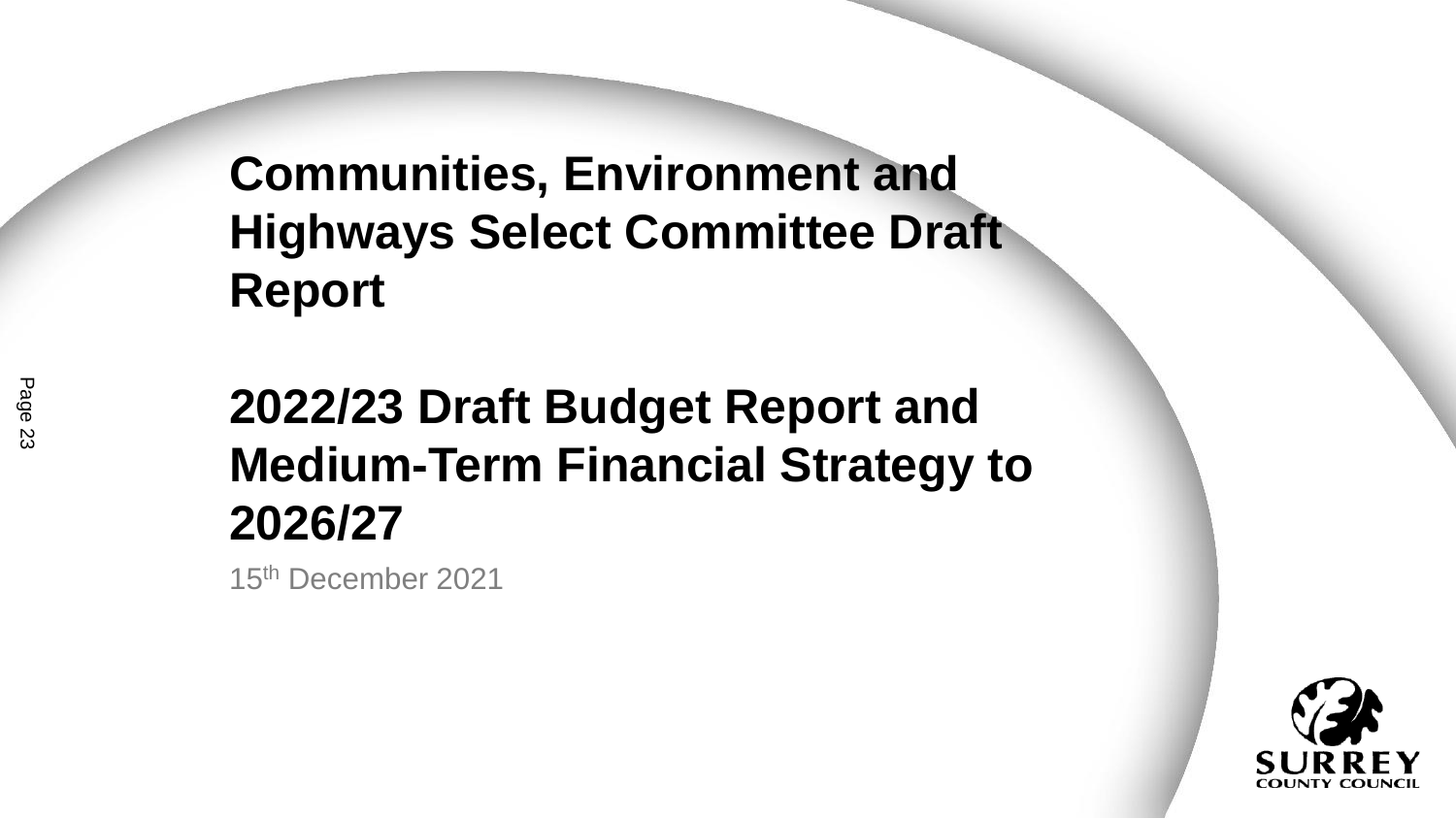# **Introduction – 2022/23 Draft Budget and Medium-Term Financial Strategy**

#### **Purpose and content**

- Set out to Select Committee the 2022/23 Draft Budget and MTFS, setting out:
	- 2022/23 budget gap
	- 2022/23 2026/27 Council summary position
	- Detailed Directorate progress (pressures and efficiencies)

#### **The process to date**

- Establish Core Planning Assumptions and funding projections
- Convert the assumptions into the Draft Budget position
- Identify efficiencies to contribute towards closing the gap for 2022/23 and the medium-term Page<br>
<sup>1</sup>
- $\mathbb{S}$  Draft budget presented to Cabinet 30<sup>th</sup> November with a gap to close before final budget is approved in January

#### **Next Steps**

- Closing the gap
	- Refine core planning assumptions, funding assumptions and Directorate gaps
	- Finalise efficiency and transformation proposals
- Finalise the 2022/23 2026/27 Capital Programme
- Consultation with residents on draft proposals and Equality Impact Assessments
- Final Budget to Cabinet in January 2022
- Final Budget to Council February 2022

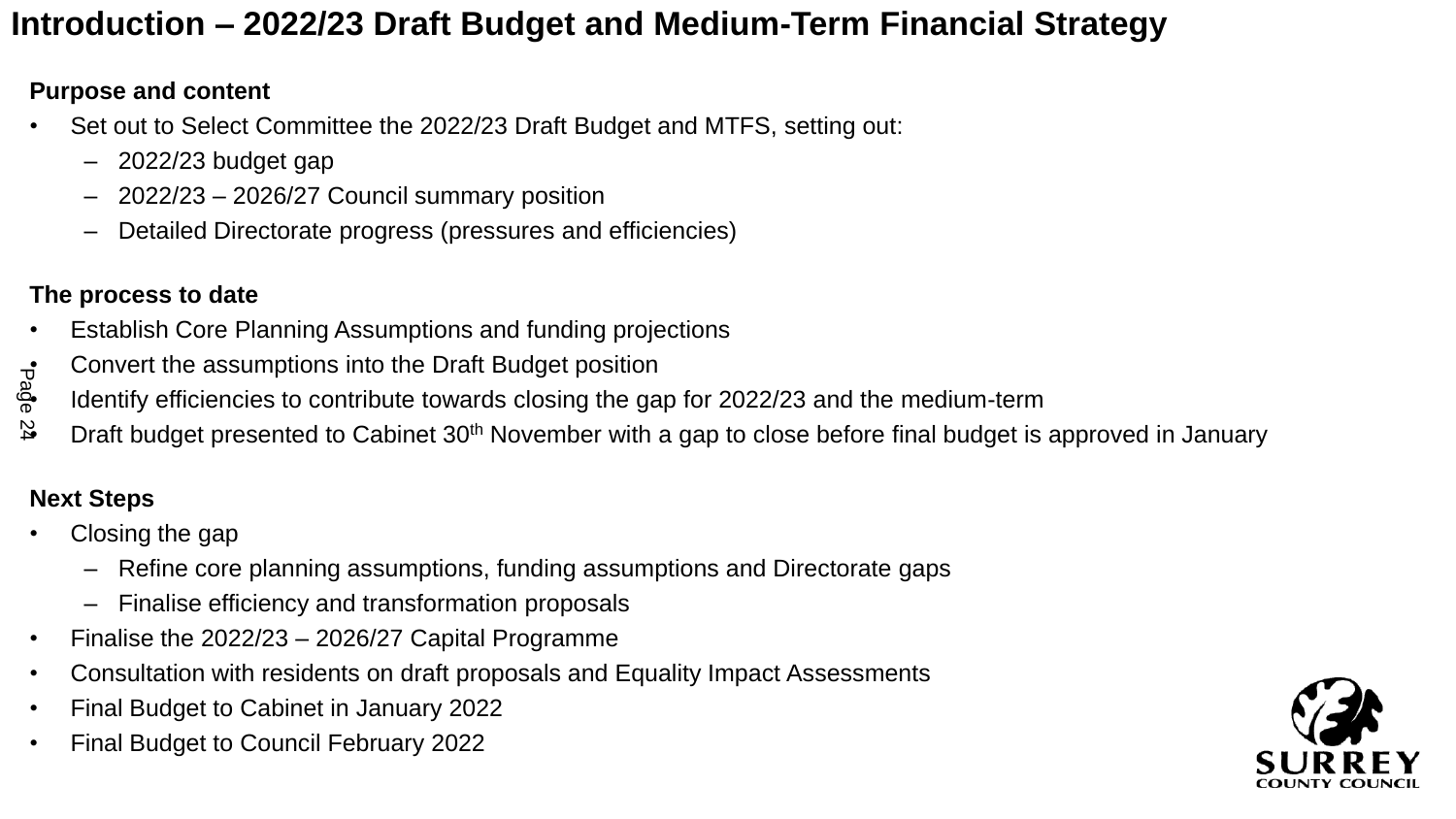#### **Our Focus for the Next 5 Years: 2022–27: Community Vision 2030 and Priority Objectives**

We want Surrey to be a uniquely special place where everyone has a great start to life, people live healthy and fulfilling lives, are enabled to achieve their full potential and contribute to their community, and no one is left behind.

eople

Place

- $\star$  Children and young people are safe and feel safe and confident.
- $\star$  Everyone benefits from education, skills and employment opportunities that help them succeed in life.
- $\star$  Everyone lives healthy, active and fulfilling lives, and makes good choices about their wellbeing.
- $\star$  Everyone gets the health and social care support and information they need at the right time and place
- $\star$  Communities are welcoming and supportive, especially of those most in need, and people feel able to contribute to community life.



**Council, partners, citizens and businesses working** together to design and deliver services at a community level.

Supporting local business grow and provide sustainable benefits to the communities that they serve.

Residents live in clean, safe and green communities,

 $\star$  Journeys across the county are easier, more predictable

 $\star$  Everyone has a place they can call home, with appropriate

where people and organisations embrace their

★ Well connected communities, with effective

infrastructure, that grow sustainably

environmental responsibilities

and safer

housing for all

★ Businesses in Surrey thrive

#### **PRIORITY OBJECTIVES**



Support people and businesses across Surrey to grow during the economic recovery and re-prioritise infrastructure plans to adapt to the changing needs and demands of residents at a time of financial challenges.



inequalities, increasing our focus on addressing mental health and accelerating health and social care integration to reduce demand on services while improving health outcomes for residents

#### **Enabling a greener** future

**Build on behaviour** changes and lessons learnt during lockdown to further progress work to tackle environmental challenges, improve air quality and focus on green energy to make sure we achieve our net zero targets



tackle local issues and support one another, while making it easier for everyone to play an active role in the decisions that will shape Surrey's future

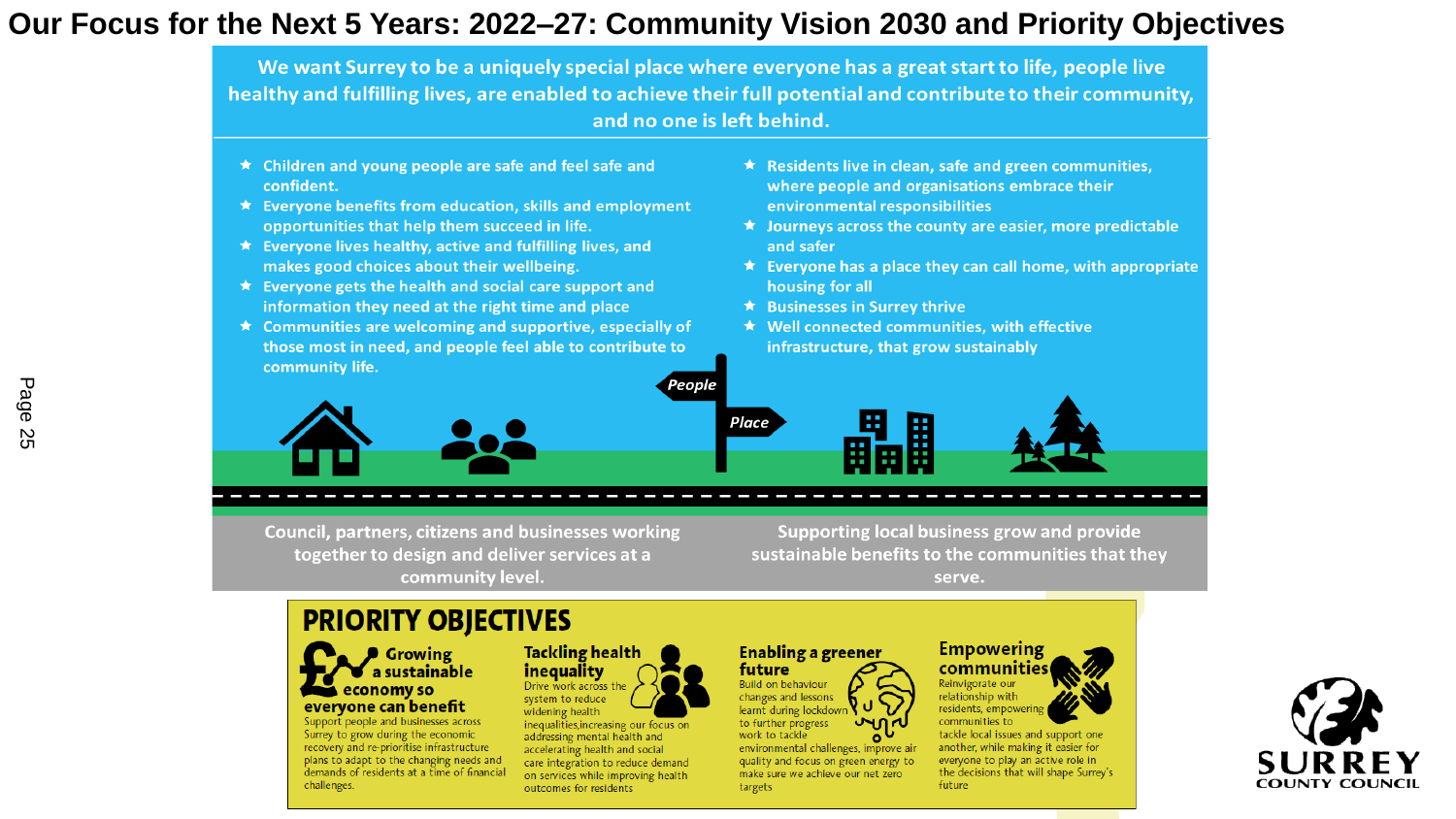# **2022/23 Draft Budget**

- The table shows the overall picture for the Council for 2022/23 against estimated funding
- Pressures, efficiencies and funding will continue to iterate over December
- In particular, funding estimates are subject to clarification as our understanding of Government Funding, Council Tax and Business Rates estimates continue to develop
- Local Government Finance Settlement **(inc detail on SCC share of £1.6bn new funding)** expected mid-December
- Draft budget includes net pressures of £71.7m offset by an assumed funding increase of £2.4m and efficiencies of £49.8m, leaving a net gap of £19.5m. Detailed pressures and efficiencies are set out in subsequent slides

| Page<br>92 |                                                | <b>Base</b><br><b>Budget</b> | Pay and<br><b>Contract</b><br><b>Inflation</b> | <b>Demand</b><br>and other | pressures Efficiencies | <b>Total</b><br><b>Budget</b><br><b>Require-</b> | <b>Budget</b><br><b>Envelope</b><br>(initial)<br>allocation of |        |
|------------|------------------------------------------------|------------------------------|------------------------------------------------|----------------------------|------------------------|--------------------------------------------------|----------------------------------------------------------------|--------|
|            | <b>Directorate</b>                             | £m                           | £m                                             | £m                         | £m                     | ment £m                                          | funding) £m                                                    | Gap £m |
|            | <b>Adult Social Care</b>                       | 377.2                        | 15.5                                           | 22.6                       | (19.4)                 | 395.8                                            | 369.6                                                          | 26.2   |
|            | <b>Public Service Reform and Public Health</b> | 34.0                         | 0.2                                            | 0.2                        | (0.3)                  | 34.0                                             | 34.0                                                           | 0.0    |
|            | Children, Families and Lifelong Learning       | 219.7                        | 11.3                                           | 5.0                        | (13.8)                 | 222.3                                            | 220.1                                                          | 2.2    |
|            | CFL - DSG High Needs Block                     | 23.8                         | 0.0                                            | 3.4                        | 0.0 <sub>l</sub>       | 27.2                                             | 18.5                                                           | 8.6    |
|            | Environment, Transport and Infrastructure      | 140.3                        | 3.5                                            | 2.5                        | (6.5)                  | 139.8                                            | 137.5                                                          | 2.3    |
|            | <b>Community Protection Group</b>              | 37.3                         | 1.5                                            | 0.8                        | (0.2)                  | 39.4                                             | 36.6                                                           | 2.9    |
|            | <b>Customer and Communities</b>                | 11.0                         | 0.6                                            | 0.1                        | (0.8)                  | 10.9                                             | 10.8                                                           | 0.2    |
|            | Prosperity, Partnerships and Growth            | 1.3                          | 0.0                                            | 0.2                        | 0.0                    | 1.5                                              | 1.3                                                            | 0.3    |
|            | Communications, Public Affairs and Engagement  | 1.7                          | 0.0                                            | 0.2                        | 0.0                    | 1.9                                              | 1.7                                                            | 0.2    |
|            | People and Change                              | 6.6                          | 0.1                                            | 0.0                        | (0.2)                  | 6.6                                              | 6.4                                                            | 0.1    |
|            | <b>Resources</b>                               | 69.2                         | 1.9                                            | 1.4                        | (3.6)                  | 69.0                                             | 68.4                                                           | 0.6    |
|            | Central Income and Expenditure                 | 82.6                         | 6.0                                            | (5.4)                      | (5.0)                  | 78.2                                             | 86.3                                                           | (8.1)  |
|            | <b>Directorate Total</b>                       | 1,004.7                      | 40.7                                           | 31.0                       | (49.8)                 | 1,026.6                                          | 991.1                                                          | 35.5   |
|            | <b>Central Funding</b>                         | (1,004.7)                    |                                                | (2.4)                      |                        | (1,007.1)                                        | (991.1)                                                        | (16.0) |
|            | <b>Council Total</b>                           | 0.0                          | 40.7                                           | 28.6                       | (49.8)                 | 19.5                                             | 0.0                                                            | 19.5   |

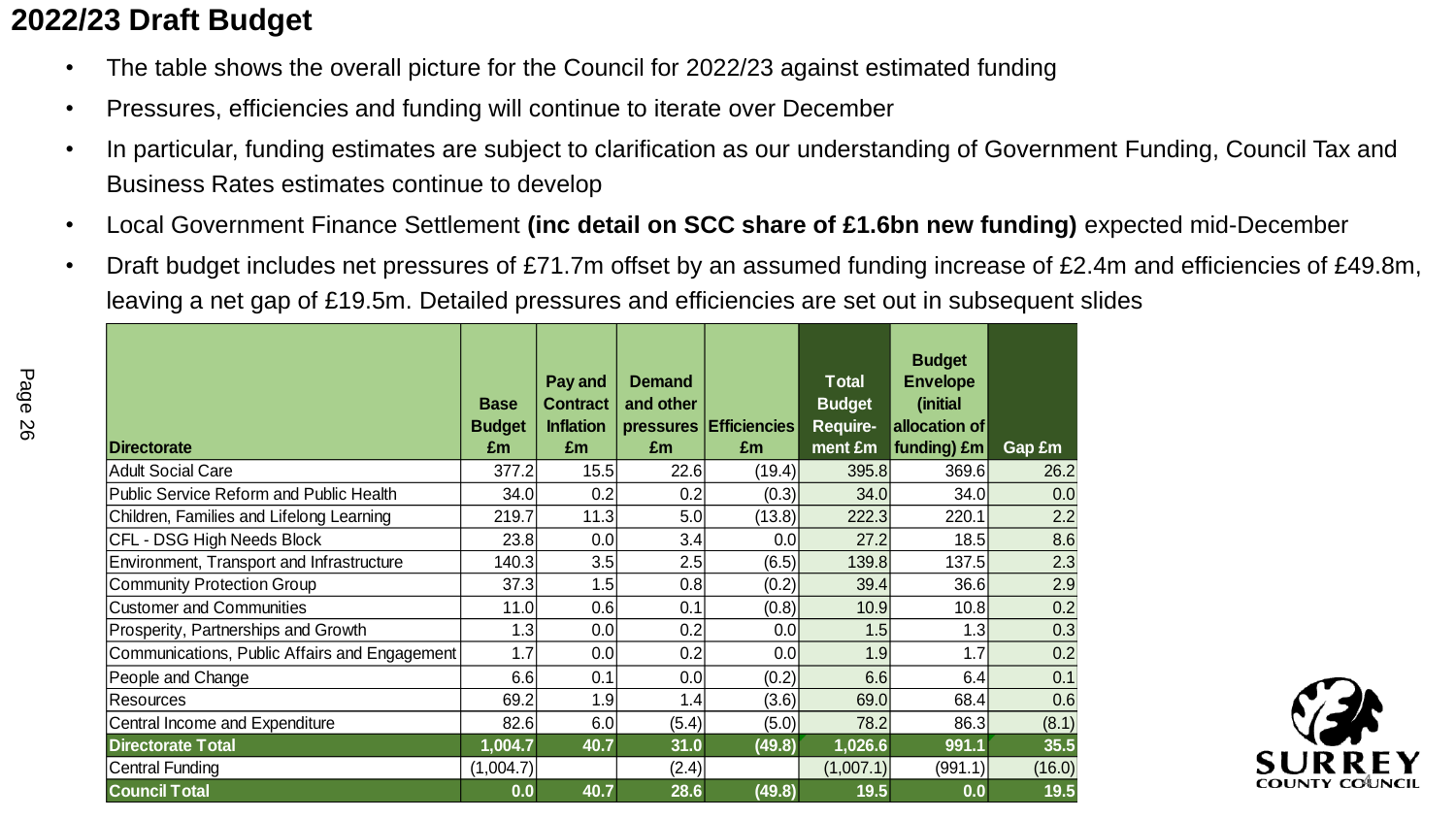#### **2022/23 Draft Council Efficiency Programme**

- Efficiencies are rated on risk of acceptability/achievability £11.1m is currently categorised as red
- Stretch targets for efficiencies are consciously included to ensure full ambition is quantified – corporate contingencies are in place to manage the risk of delivery
- The categorisation is similar to the equivalent point in the 2021/22 budget process, which rated £2.0m green, £28.1m amber and £10.8m as red
- Detail and business cases for the acceleration of Track 2 efficiencies (see slides 10 and 11) will be developed prior to inclusion in the final budget report

|         | Efficiencies are rated on risk of acceptability/achievability –<br>£11.1m is currently categorised as red   |                                                                   |           |              |            |              |
|---------|-------------------------------------------------------------------------------------------------------------|-------------------------------------------------------------------|-----------|--------------|------------|--------------|
|         |                                                                                                             |                                                                   | Green     | <b>Amber</b> | <b>Red</b> | <b>Total</b> |
|         | Stretch targets for efficiencies are consciously included to                                                |                                                                   | <b>fm</b> | <b>fm</b>    | £m         | Em           |
|         | ensure full ambition is quantified – corporate contingencies<br>are in place to manage the risk of delivery | <b>Adult Social Care</b><br>Public Service Reform & Public Health | 3.1       | 13.8<br>0.3  | 2.5        | 19.4<br>0.3  |
| Page 27 | The categorisation is similar to the equivalent point in the                                                | Children, Families & Lifelong Learning                            | 1.4       | 4.6          | 7.8        | 13.8         |
|         |                                                                                                             | <b>CFL - DSG High Needs Block</b>                                 |           |              |            | 0.0          |
|         | 2021/22 budget process, which rated £2.0m green, £28.1m<br>amber and £10.8m as red                          | <b>Environment, Transport &amp;</b><br>Infrastructure             | 1.1       | 4.6          | 0.8        | 6.5          |
|         |                                                                                                             | <b>Community Protection Group</b>                                 |           | 0.2          |            | 0.2          |
|         | Detail and business cases for the acceleration of Track 2                                                   | <b>Customer &amp; Communities</b>                                 | 0.3       | 0.5          |            | 0.8          |
|         |                                                                                                             | <b>Prosperity Partnerships &amp; Growth</b>                       |           |              |            | 0.0          |
|         | efficiencies (see slides 10 and 11) will be developed prior to<br>inclusion in the final budget report      | Comms, Public Affairs & Engagement                                |           |              |            | 0.0          |
|         |                                                                                                             | People & Change                                                   |           | 0.2          |            | 0.2          |
|         |                                                                                                             | <b>Resources</b>                                                  | 0.1       | 3.5          |            | 3.6          |
|         |                                                                                                             | <b>Acceleration of Track 2 Efficiencies</b>                       |           | 5.0          |            | 5.0          |
|         |                                                                                                             | <b>Total Efficiencies</b>                                         | 6.0       | 32.7         | 11.1       | 49.8         |

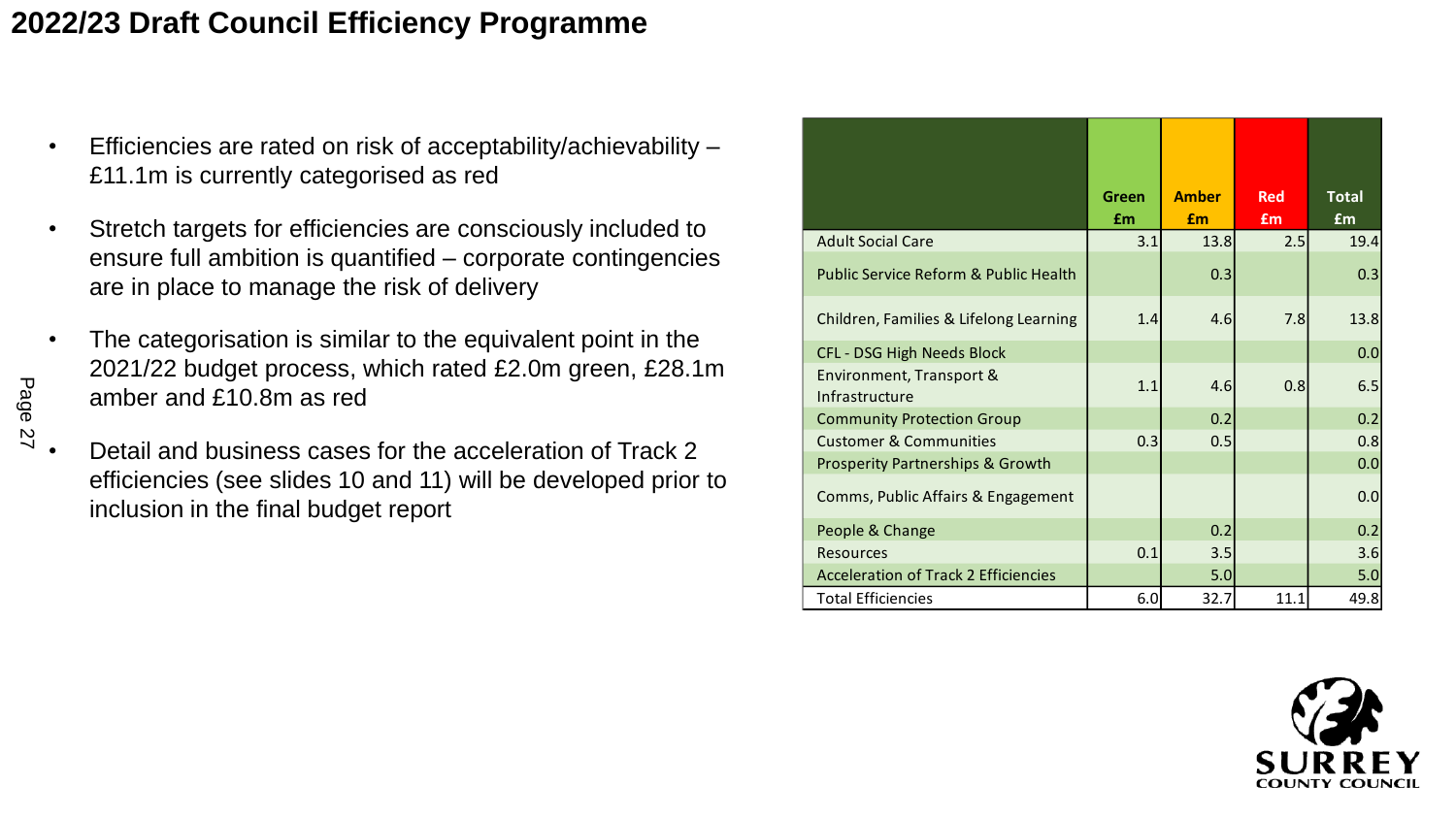#### **2022-2027 Medium Term Financial Plan**

Page 28

- Directorates were tasked with costing the core planning assumptions and scenarios to arrive at a **pressures and efficiencies** for the MTFS from 2022/23 to 2026/27 to include alongside the Draft Budget
- **Draft estimates of likely funding over the medium-term** from Council Tax, Business Rates and Government Grants have been developed – these will need to be updated for funding announcements expected in December
- Track 2 of the Twin Track programme will lead to a fundamentally different approach to identifying and managing efficiencies in a cross-cutting way, so the Directorate gaps for 2023/24 onwards, presented here, are intended to be indicative rather than definitive
- The Capital Programme will continue to be refined to present the final programme to Cabinet in January, recommended to full Council in February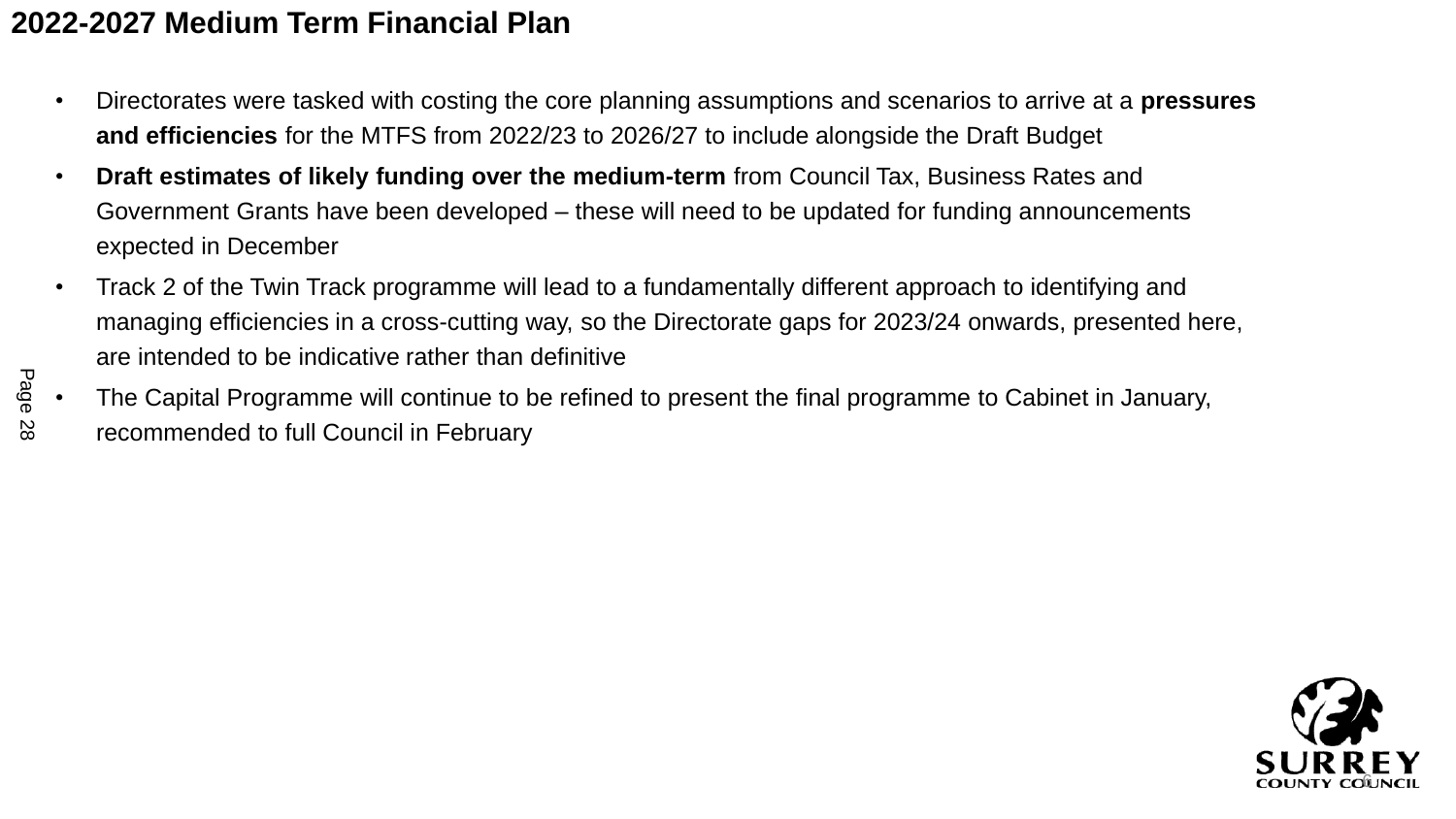### **2022-2027 Council Summary Position**

- The table shows the overall picture for the Council against estimated funding
- The estimates in some cases are indicative at this early stage and will require review
- 2022/23 shows a gap of £19.5m, growing to £157.4m over the 5-year MTFS
- Funding estimates are based on the most likely outcome but will be kept under review
- Indicative funding in the table, below, will be updated as a result of Spending Review analysis

|                                                        | 2022/23<br>Em | 2023/24<br>£m | 2024/25<br>£m | 2025/26<br>£m | 2026/27<br>£m | <b>Total</b><br>£m |
|--------------------------------------------------------|---------------|---------------|---------------|---------------|---------------|--------------------|
| Brought forward budget                                 | 1,004.7       | 1,026.6       | 1,040.7       | 1,056.1       | 1,088.3       |                    |
| <b>Directorate Pressures</b>                           | 63.5          | 38.3          | 37.4          | 37.2          | 33.9          | 210.3              |
| Increased borrowing costs of Capital Programme         | 8.4           | 7.2           | 8.8           | 10.9          | 9.4           | 44.7               |
| <b>Identified Efficiencies</b>                         | (50.0)        | (31.4)        | (30.7)        | (16.0)        | (9.3)         | (137.3)            |
| <b>Total Budget Requirement (after other measures)</b> | 1,026.6       | 1.040.7       | 1,056.1       | 1,088.3       | 1,122.3       |                    |
| Change in net budget requirement                       | 21.9          | 14.1          | 15.5          | 32.1          | 34.0          | 117.6              |

|      | Increased borrowing costs of Capital Programme         | 8.4     | 7.2     | 8.8     | 10.9    | 9.4     | 44.7    |
|------|--------------------------------------------------------|---------|---------|---------|---------|---------|---------|
| Page | <b>Identified Efficiencies</b>                         | (50.0)  | (31.4)  | (30.7)  | (16.0)  | (9.3)   | (137.3) |
|      | <b>Total Budget Requirement (after other measures)</b> | 1,026.6 | 1,040.7 | 1,056.1 | 1,088.3 | 1,122.3 |         |
| 29   | Change in net budget requirement                       | 21.9    | 14.1    | 15.5    | 32.1    | 34.0    | 117.6   |
|      |                                                        |         |         |         |         |         |         |
|      |                                                        |         |         |         |         |         |         |
|      | <b>Opening funding</b>                                 | 1,004.7 | 1,007.1 | 996.0   | 986.5   | 974.3   |         |
|      | Funding (reduction) / increase                         | 2.4     | (11.1)  | (9.6)   | (12.2)  | (9.3)   | (39.8)  |
|      | <b>Funding for Year</b>                                | 1,007.1 | 996.0   | 986.5   | 974.3   | 964.9   |         |
|      |                                                        |         |         |         |         |         |         |
|      | <b>Overall Reductions still to find</b>                | 19.5    | 44.6    | 69.7    | 114.0   | 157.4   |         |
|      | Year on Year - Reductions still to find                | 19.5    | 25.1    | 25.0    | 44.4    | 43.4    | 157.4   |
|      |                                                        |         |         |         |         |         |         |

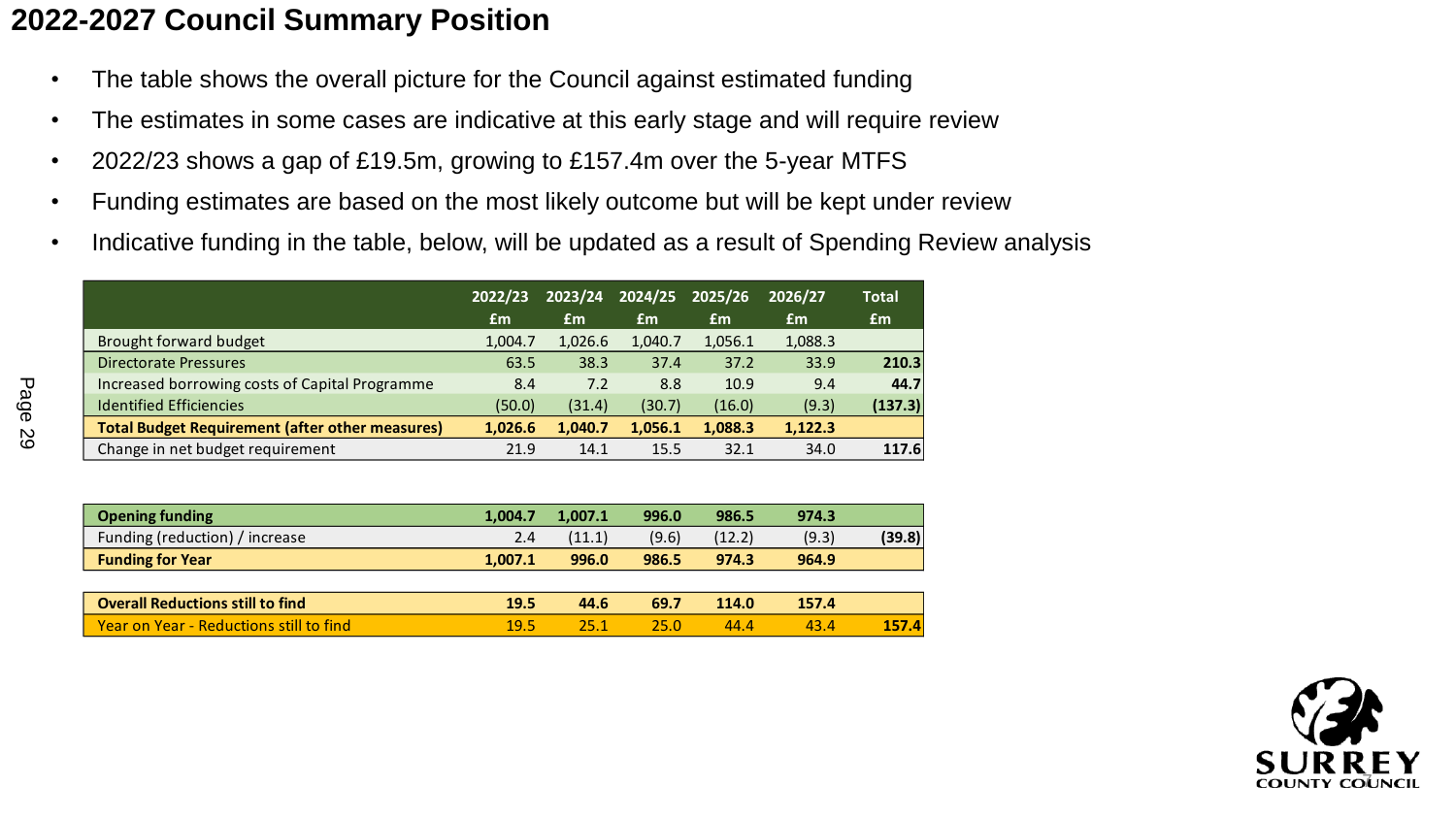#### **Reserves**

- The table below shows the current reserves balance of £196.7m and movement over the course of 2020/21
- No significant movements are planned for 2021/22; however unused contingency at outturn will be added to reserve
- **When added to amounts in reserve, total contingency available for 2022/23 is c£58m, plus any unused from 2021/22**
- In addition to earmarked reserves, the Council holds a General Fund balance of £28.0m

|         |                                                     | <b>Balance at</b><br>31/03/20 | <b>Movement</b><br>in 2020/21 | <b>Balance at</b><br>31/03/21 |
|---------|-----------------------------------------------------|-------------------------------|-------------------------------|-------------------------------|
|         |                                                     | £m                            | £m                            | £m                            |
|         |                                                     |                               |                               |                               |
|         | <b>Investment Renewals</b>                          | 5.2                           | (0.1)                         | 5.1                           |
|         | <b>Equipment Replacement</b>                        | 3.9                           | (0.5)                         | 3.3                           |
|         | <b>Budget Equalisation</b>                          | 44.4                          | 40.0                          | 84.4                          |
|         | <b>Streetlighting PFI Fund</b>                      | 2.5                           | (0.6)                         | 1.8                           |
| Page 30 | Insurance                                           | 10.7                          | (0.1)                         | 10.6                          |
|         | <b>Eco Park Sinking Fund</b>                        | 27.7                          | (4.6)                         | 23.1                          |
|         | Capital Investment                                  | 5.0                           | 2.4                           | 7.4                           |
|         | <b>Interest Rate</b>                                | 1.0                           | 0.6                           | 1.6                           |
|         | <b>Economic Prosperity</b>                          | 11.7                          | 0.0                           | 11.7                          |
|         | Revolving Investment & Infrastructure Fund          | 11.1                          | 0.0                           | 11.1                          |
|         | <b>Business Rate Appeals</b>                        | 28.6                          | 0.0                           | 28.6                          |
|         | Transformation                                      | 1.8                           | (0.7)                         | 1.1                           |
|         | <b>COVID-19 Emergency Fund</b>                      | 24.2                          | (18.1)                        | 6.1                           |
|         | <b>CFLC Inspection and System Improvements</b>      | 1.3                           | (0.6)                         | 0.7                           |
|         | <b>Subtotal before DSG High Needs Block Deficit</b> | 179.0                         | 17.7                          | 196.7                         |
|         | <b>DSG High Needs Block</b>                         | 48.6                          | 34.5                          | 83.1                          |
|         | DSG High Needs Block Offset Reserve                 | (48.6)                        | (34.5)                        | (83.1)                        |
|         | <b>Total General Fund Reserves</b>                  | 179.0                         | 17.7                          | 196.7                         |

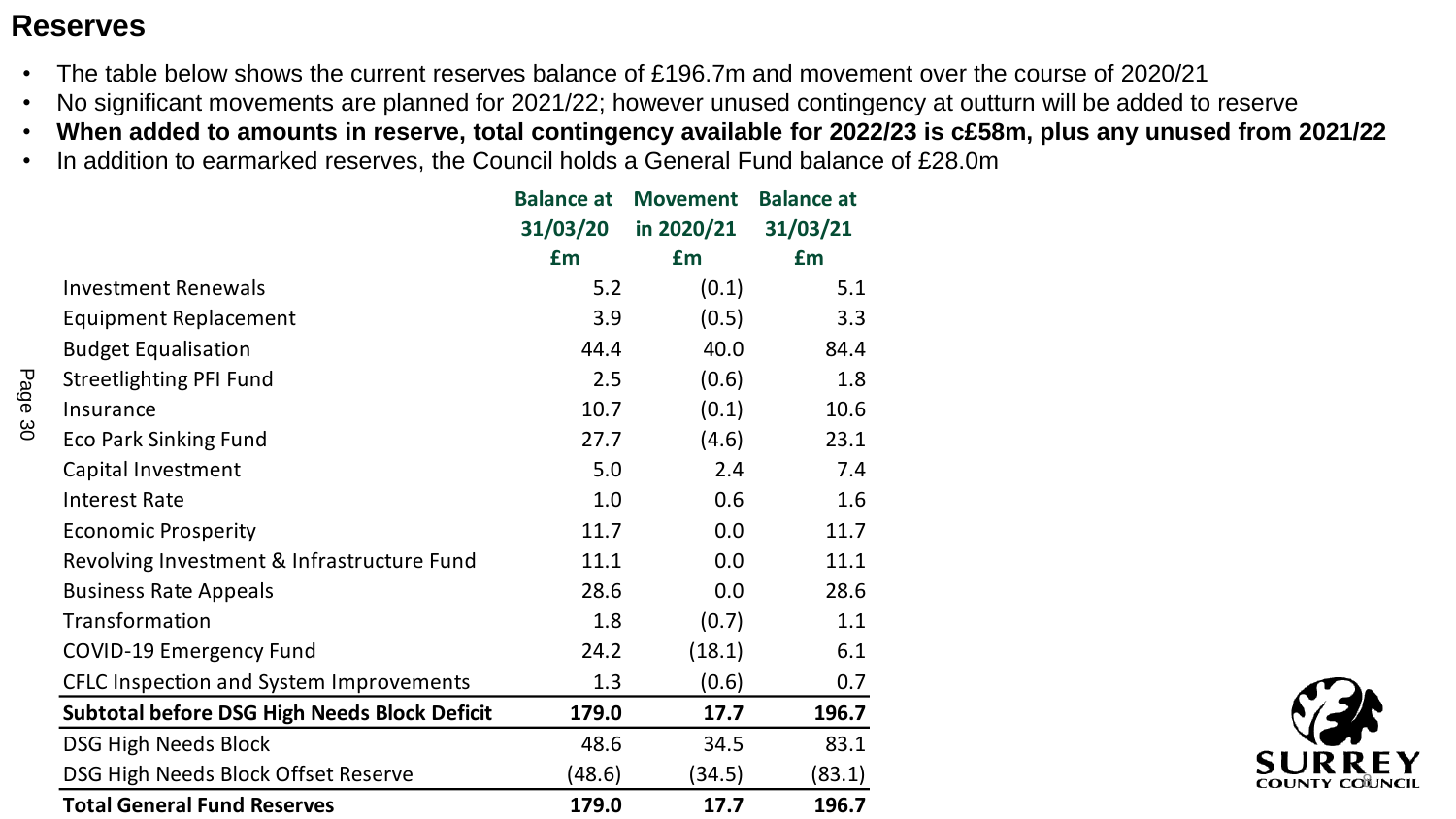# Consultation and engagement - next steps

#### **Resident budget priorities research – headlines**

From September to October, we worked with Lake market research to better understand residents' priorities for how we spend our budget

#### Headlines:

- Residents want **funding for services that support vulnerable residents protected**, and are more likely to agree with a rise in council tax and ASC precept to achieve this.
- They support **shifting investment to early intervention and prevention**.
- They want **council services to join up more effectively** to improve broader outcomes. .<br>Page 31
	- Residents most at risk of being left behind in Surrey **should be at the heart of the decision-making process**.
	- There is significant demand for residents **to be more involved in decision-making and delivery** affecting local places.
	- More guidance wanted from the council and partners to **help residents make practical changes** to make a difference in their local place and communities.
	- Residents want the Council to lobby Central Government to provide more support for Surrey to transition to a greener future.

An Executive Summary was published with the Draft Budget giving more detailed feedback (Annex C).

#### **Draft 2022/23 budget – proposed approach to consultation**

We propose moving to a new phase of engagement to test the draft 2022/23 budget with residents and other stakeholders.

This will include:

- A **call for evidence** setting out key draft budget proposals such as any proposed increase to council tax, planned efficiencies and headline investments from our capital programme.
- It will be **open to all stakeholders** to respond including residents, partners, elected Members and staff. Proposed engagement period is 30 November to 28 December.
- This will help us to **anticipate support and resistance to the draft budget's proposals** from stakeholders and prepare to respond to this.
- This will be complemented **with face-to-face/virtual engagement with key stakeholders**, using existing meetings where possible.

#### **What are the benefits of this approach?**

- Responds to Select Committees' concerns about the need for an open engagement process on the budget for residents;
- Gauges feedback on actual proposals (Lake work dealt in hypotheticals)
- Helps services mitigate against any adverse impacts on residents as efficiencies delivered
- Highlights risks and/or tensions that may affect delivery of track 2 of the Twin Track, e.g., opportunities requiring significant partnership working
- Helps shape messaging for the final budget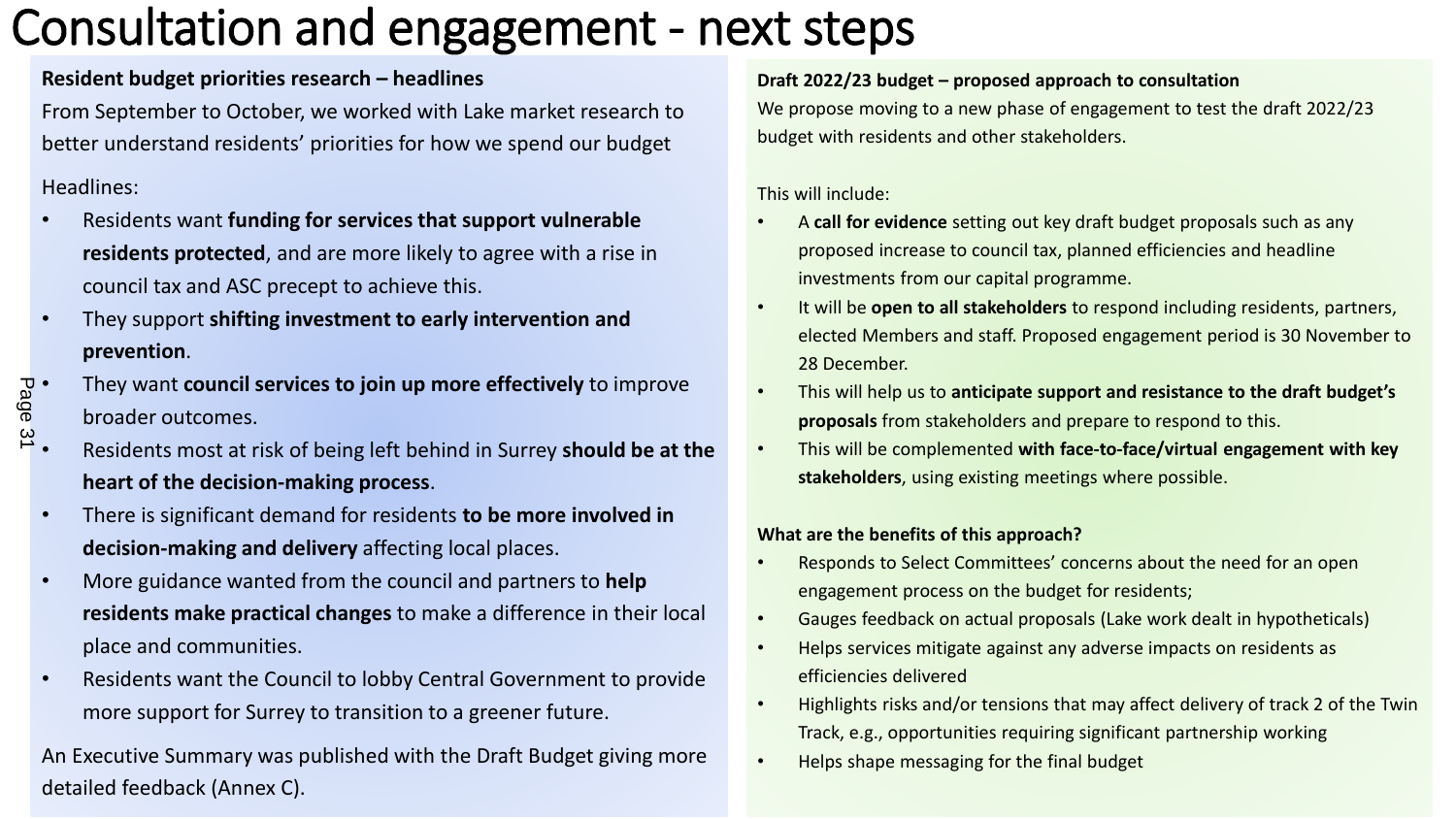## **Overall Twin-Track Timeline**



- Formalising Twin Track Governance and roadmap
- Finalise scope for ambition and benefits of TT opportunities, building a more accurate financial / outcomes picture
- Prioritise development of opportunities with potential to support Track One to deliver in 22/23
- Develop and implement TT communications plan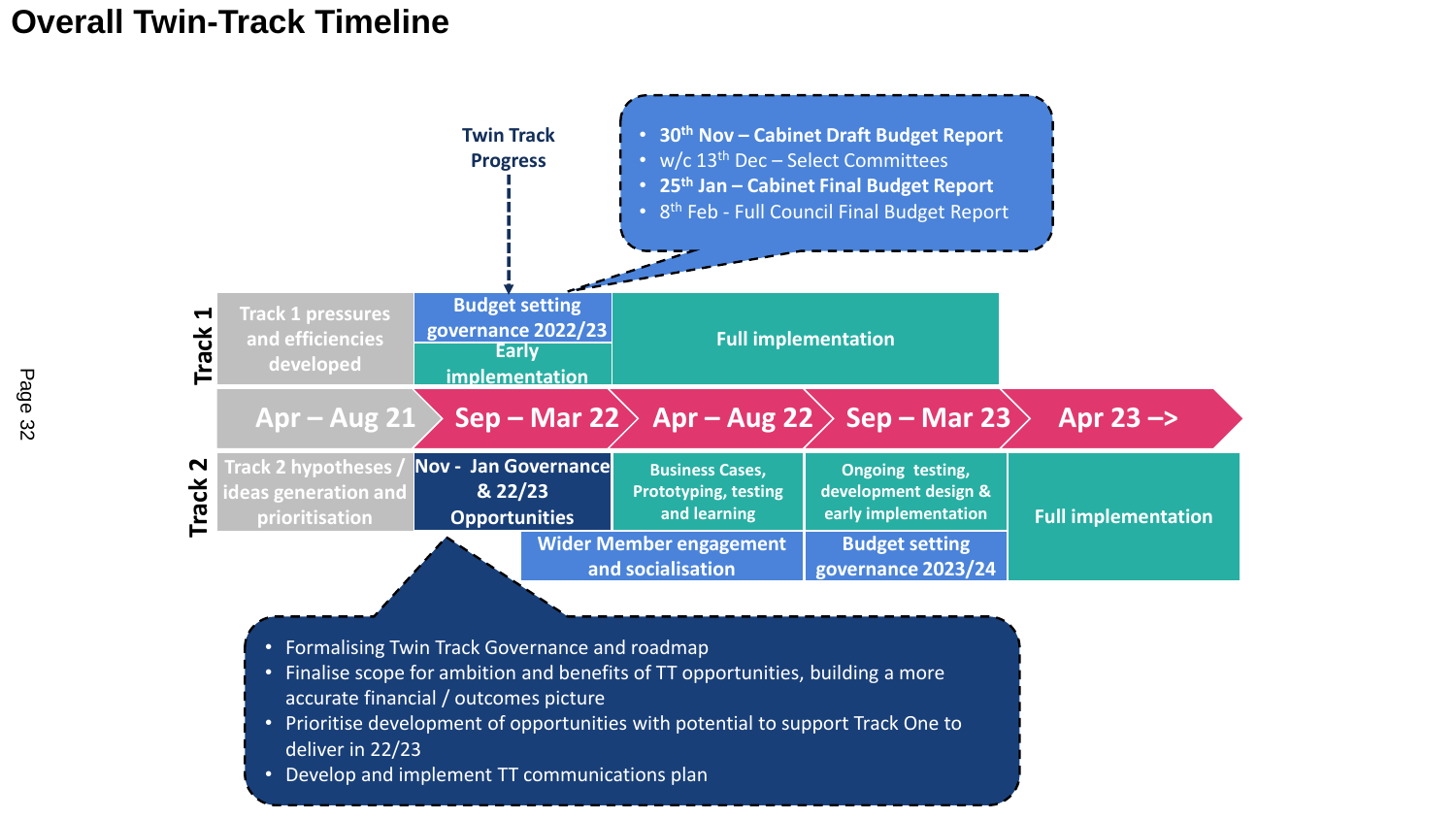#### **Track 2 Update**

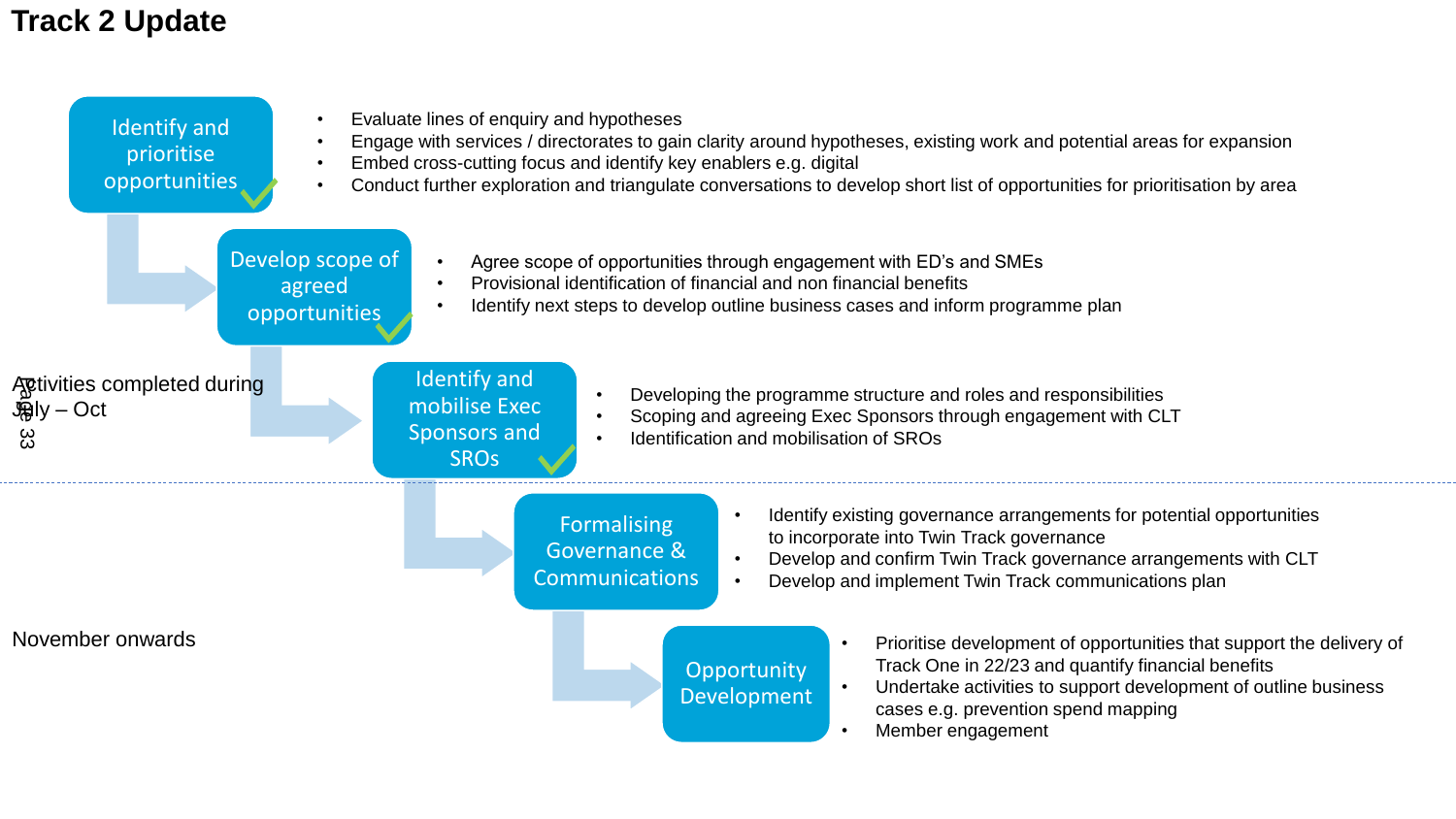# **Directorate Pack – Environment, Transport & Infrastructure**

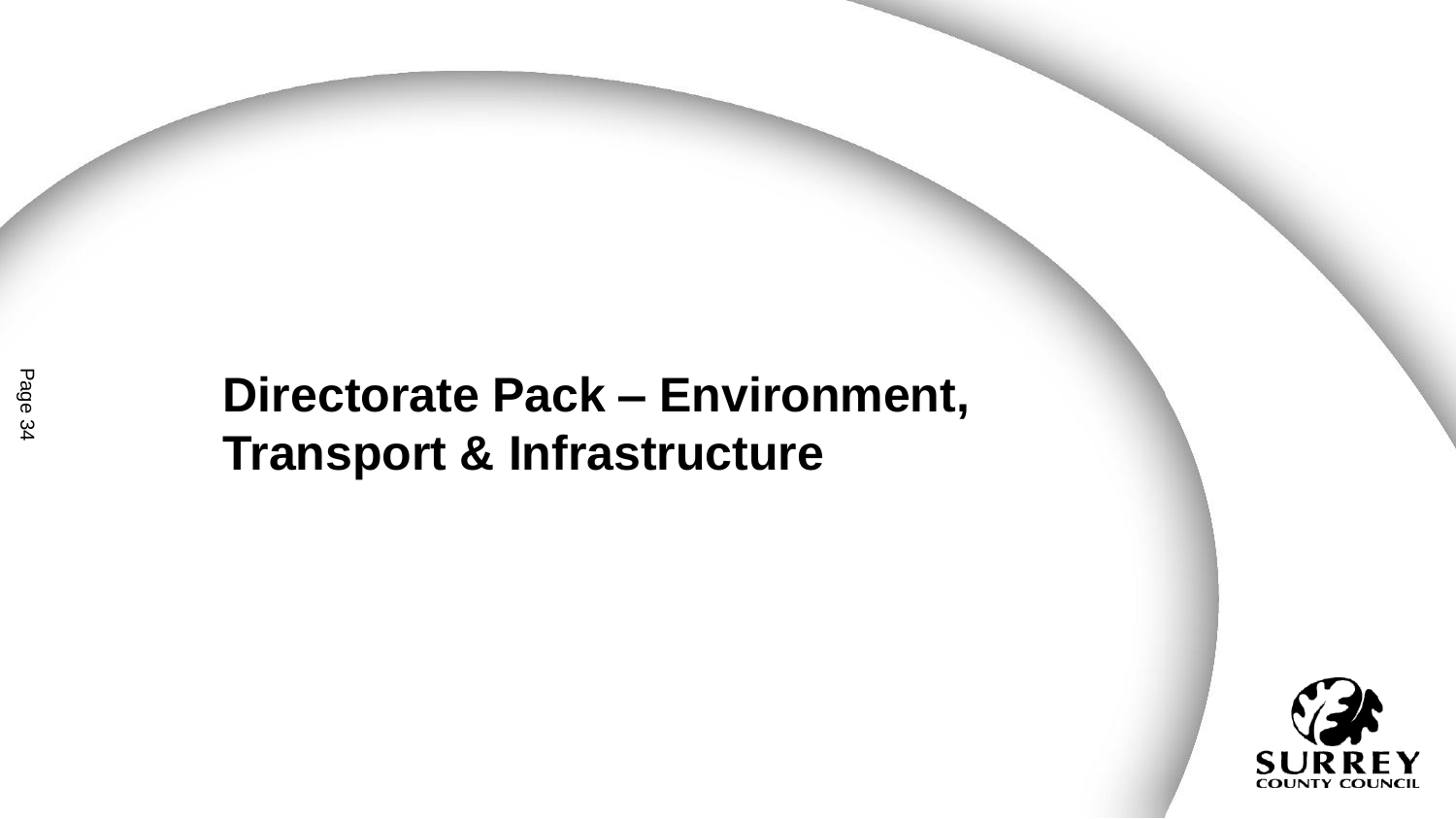# **Summary of Services Provided by Directorate**

Environment Transport & Infrastructure (ETI) is an energetic, future-focused, and innovative Directorate that shapes places, improving the environment and reaching sustainability and climate change targets. ETI provides many "universal services" to residents, i.e. services which many/all residents access including waste management and highways. Key service areas include:

- Waste management, including recycling/disposal of household waste and operation of community recycling centres
- Highway maintenance and street lighting
- Public transport
- **Countryside** ege<br>Page
- Planning & Development
	- Supporting the county's and council's response to climate change and carbon reduction

ETI operates in a challenging environment with increasing demand for services, markets for services and commodities which can be volatile, and changes to residents behaviour including the impact of the Covid-19 pandemic on travel patterns and waste volumes.

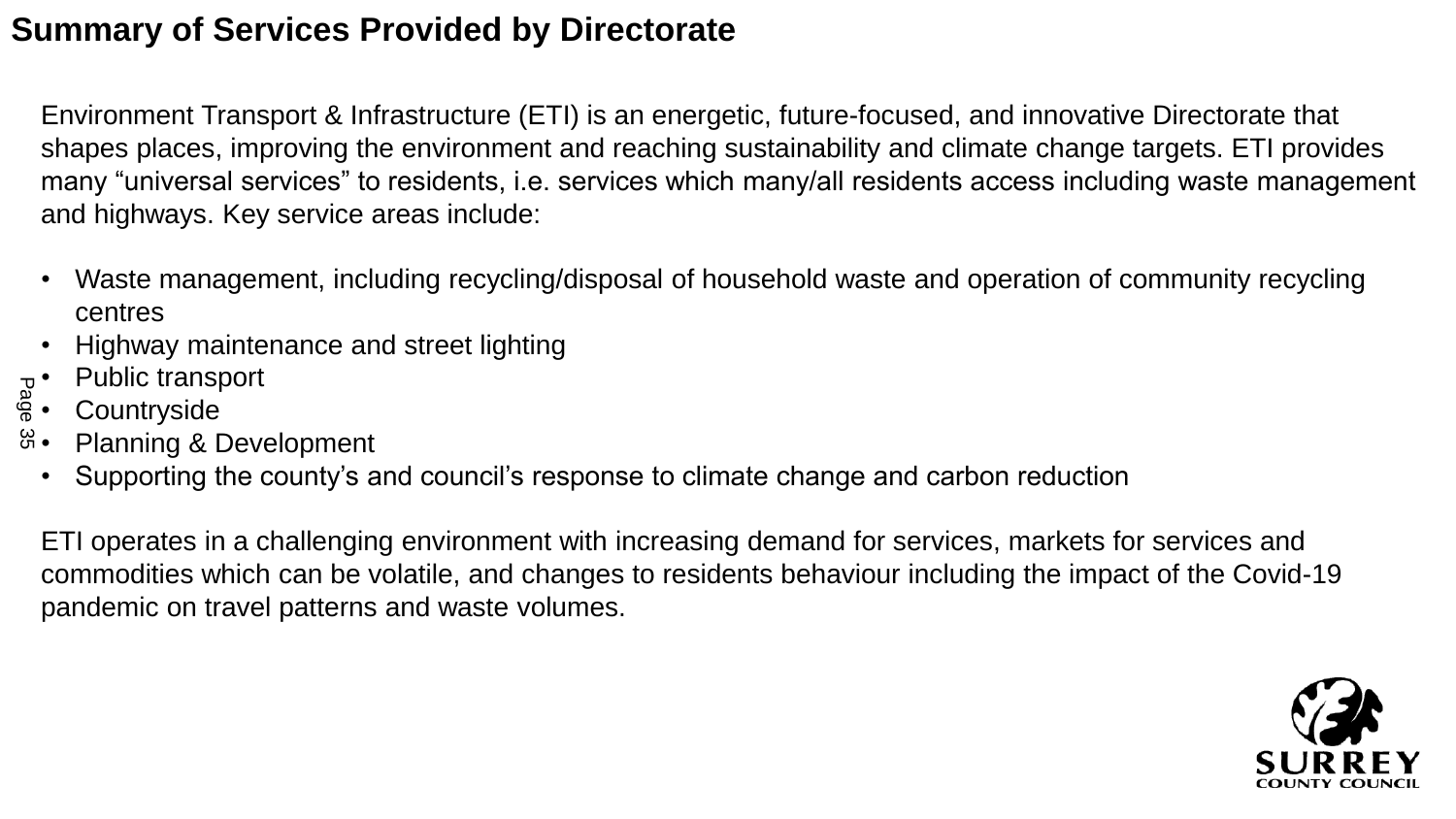### **How is the service budget spent – breakdown of major services**



The majority of ETI spend is committed to strategic contracts including waste management, highway maintenance, street lighting and bus services.

The largest of these is the waste management contract with Suez which includes managing the recycling and disposal of household waste, and developing and operating waste management facilities. This contract is due to end in 2024.



*Note: the above provides an indicative breakdown, including high-level apportionments of the draft budget, which will be reviewed in line with the final budget.*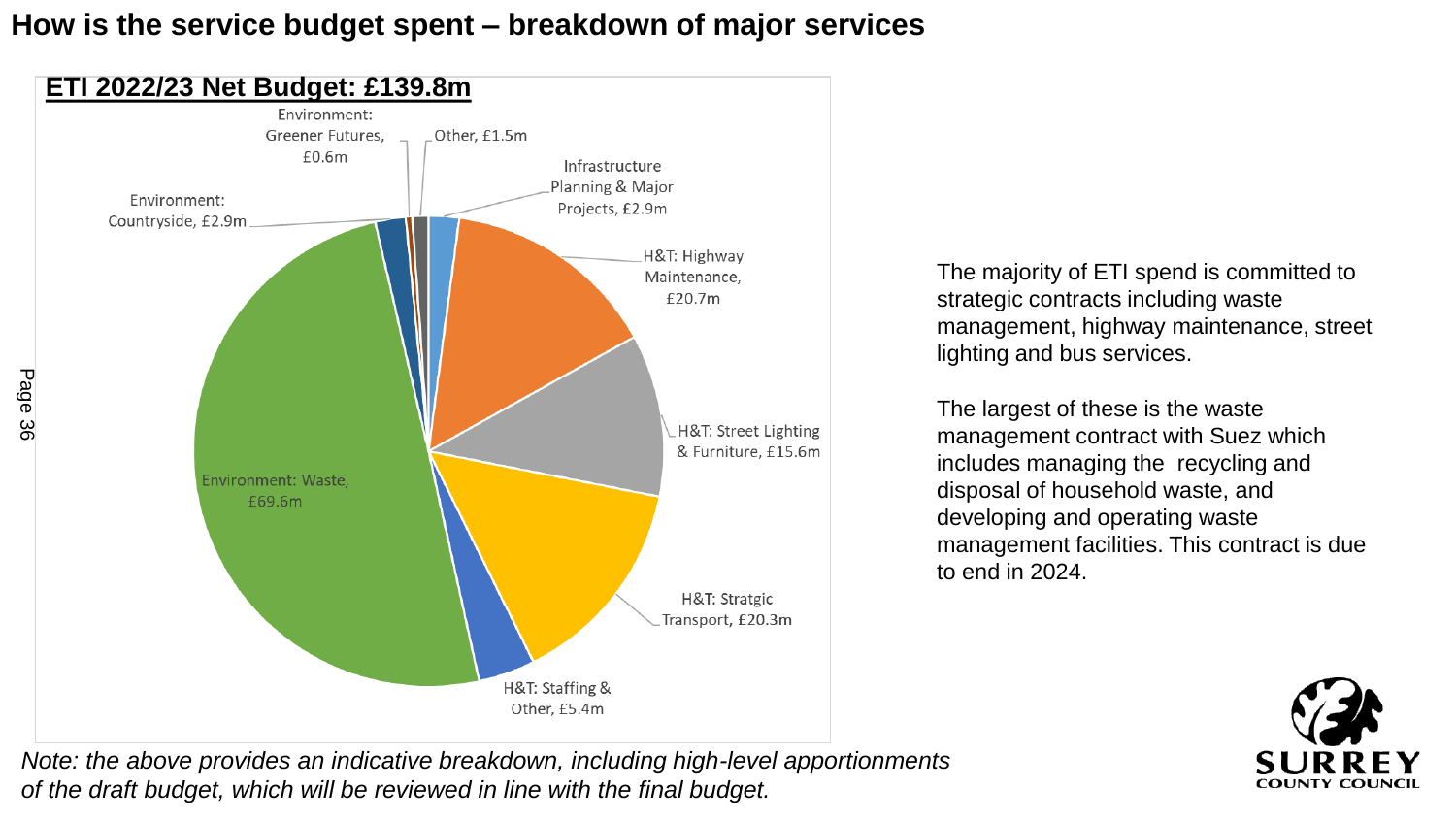# **Service strategy headlines for 2022-27 MTFS**

ETI's key priorities are:

- Continue to build upon our new directorate organisation design implementing and embedding the new Highways structure, coupled with further reviews of our Waste, Greener Futures and Planning functions;
- Strengthen our financial sustainability to provide value for money to communities by leveraging available funding opportunities, identifying new commercial opportunities, opportunities for partnership working, innovating service delivery and developing our Greener Futures Finance Strategy;
- Mobilise Ringway as the new Highways contract provider, improving quality of works across the county, continuing to identify opportunities to innovate and work more effectively, and delivering against carbon reduction outcomes including immediate adoption of a minimum 11% EV fleet with commitment to reach net zero by 2030;
- Strengthen engagement with customers and communities, through delivery of our Customer Enquiry Improvement Plan and establishing the cross cutting Greener Futures Engagement and Behaviour Change Working Group; Page
- $\frac{\omega}{2}$  Working with key partners and members, finalise the design of our future waste services, and progress the reprocurement. Conclude the Eco Park dispute;
- Deliver the Council and county's carbon emission reduction targets in line with our Climate Change Delivery Plan. With 46% of Surrey's emissions resulting from Transport, a key part of delivering these targets will be supported by adoption of the Surrey Transport Plan, EV network rollout and Bus Back Better plans;
- Deliver the £30m of capital schemes identified in phase 1 of the Surrey Infrastructure Programme, and develop the pipeline of phase 2 schemes; and
- Implement a new governance model to better support delivery of the Climate Change Delivery Plan and Surrey Infrastructure Plan.

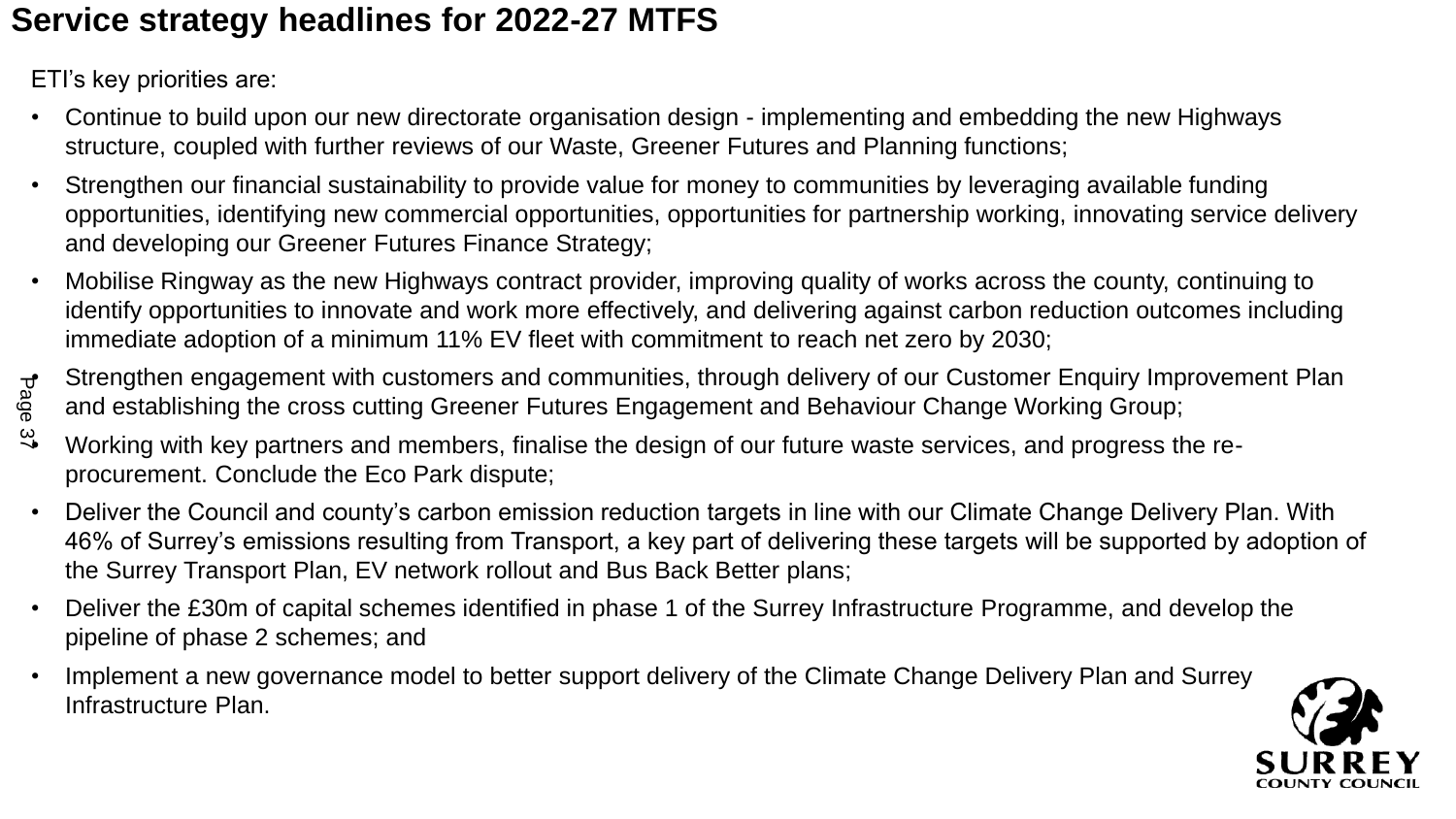## **2021-26 MTFS Budget Summary for Environment, Transport and Infrastructure**

|                                  |       |       | 2021/22 2022/23 2023/24 2024/25 2025/26 |       |       | 2026/27 | <b>Total</b> |
|----------------------------------|-------|-------|-----------------------------------------|-------|-------|---------|--------------|
|                                  | £m    | £m    | £m                                      | £m    | £m    | £m      | £m           |
| Brought forward budget           | 140.3 | 140.3 | 139.8                                   | 142.4 | 145.4 | 148.5   |              |
| <b>Directorate Pressures</b>     |       | 6.0   | 3.5                                     | 3.2   | 3.2   | 3.6     | 19.6         |
| <b>Identified Efficiencies</b>   |       | (6.5) | (0.9)                                   | (0.2) | (0.1) | 0.0     | (7.7)        |
| <b>Total Budget Requirement</b>  |       | 139.8 | 142.4                                   | 145.4 | 148.5 | 152.1   |              |
| Change in net budget requirement |       | (0.5) | 2.6                                     | 3.0   | 3.1   | 3.6     | 11.8         |

| <b>Opening Directorate budget envelope</b>       | 140.3 | 137.5 | 134.7 | 131.9 | 128.4 |        |
|--------------------------------------------------|-------|-------|-------|-------|-------|--------|
| Share of funding reductions and borrowing costs  | (2.8) | (2.8) | (2.8) | (3.5) | (2.9) | (14.8) |
| <b>Budget envelope for the year</b>              | 137.5 | 134.7 | 131.9 | 128.4 | 125.5 |        |
|                                                  |       |       |       |       |       |        |
| <b>AOverall Reductions still to find</b>         | 2.3   | 7.7   | 13.5  | 20.1  | 26.6  |        |
| <b>P</b> Year on Year - Reductions still to find | 2.3   | 5.4   | 5.8   | 6.6   | 6.5   | 26.6   |
| ₩<br>OPable may not sum due to rounding          |       |       |       |       |       |        |

The 2022/23 ETI budget requirement is driven by pressures of £6m including contract and pay inflation, resourcing Council priorities, and the ongoing impacts on Covid-19, offset by efficiencies of £6.5m. Individual proposals are shown on subsequent slides. Although significant progress has been made, a gap of £2.3m remains in 2022/23 compared to the Council's currently estimated available funding.

This gap increases to £26.6m by 2026/27 based on current modelling of potential changes to the Council's funding in future years.

The funding available in 2022/23 for all Council services will be reviewed when the Local Government Finance Settlement is published (expected in December 2021).

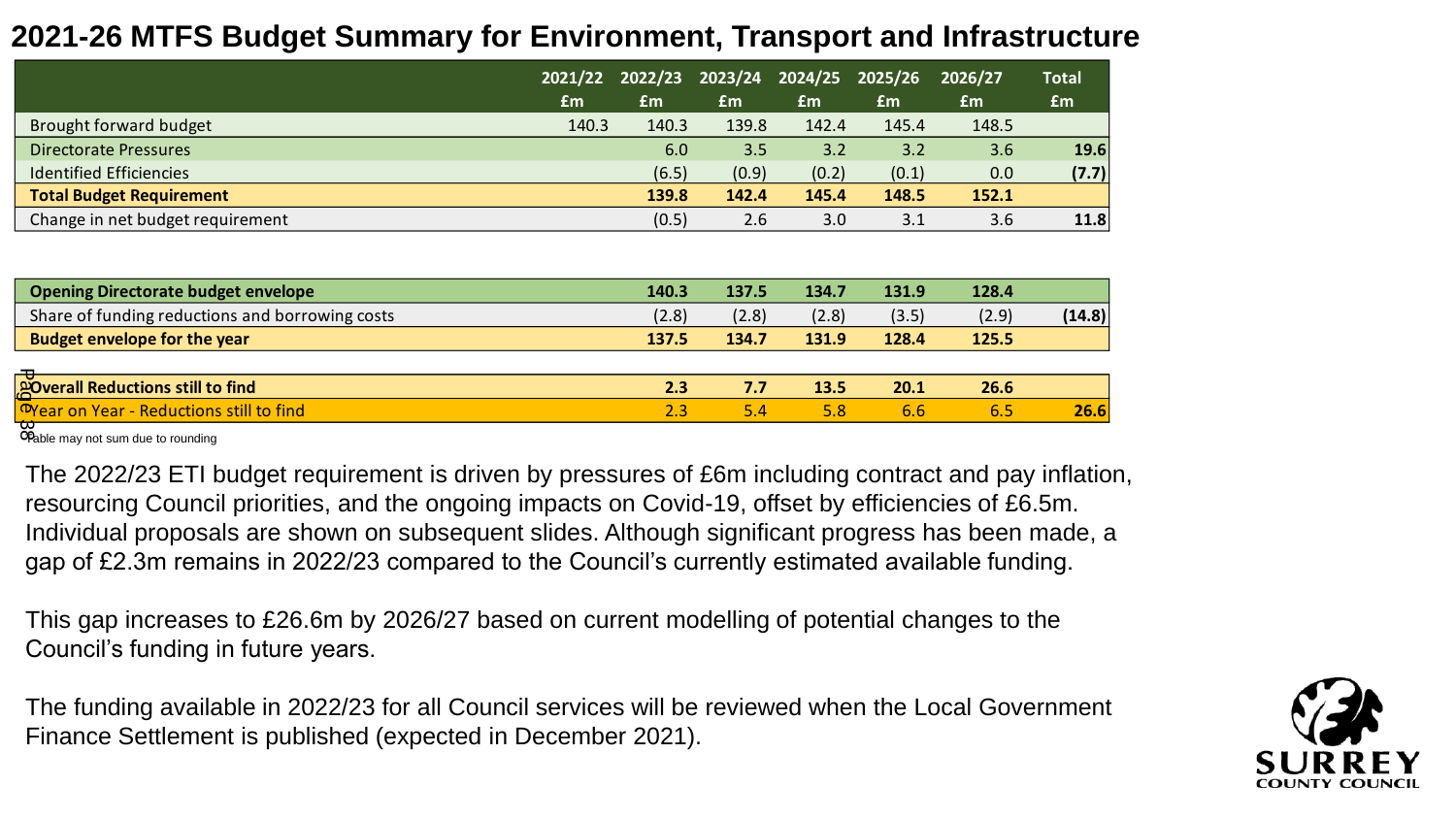# **Year on year expenditure**



Across 2018-2021 ETI costs have increased in line with market costs and demand for services. 2020/21 saw an increase in costs due to Covid-19 including increased waste volumes and measures at CRCs. In future years there is a gap between the calculated requirement and budget envelope driven mainly by non-pay inflation and other pressures including the potential requirement to provide additional support to bus operators, requiring significant changes to keep spending within currently estimated resources in the medium term.

The strategy for addressing the budget gap over the MTFS period is largely through transformation activity – for which funding bids are currently being considered corporately. Areas for potential efficiencies include waste (contract re-procurement, closer working with collection authorities, development of infrastructure) and highways (potential efficiencies from the new term Maintenance contract through use of improved materials, technology and ways of working).

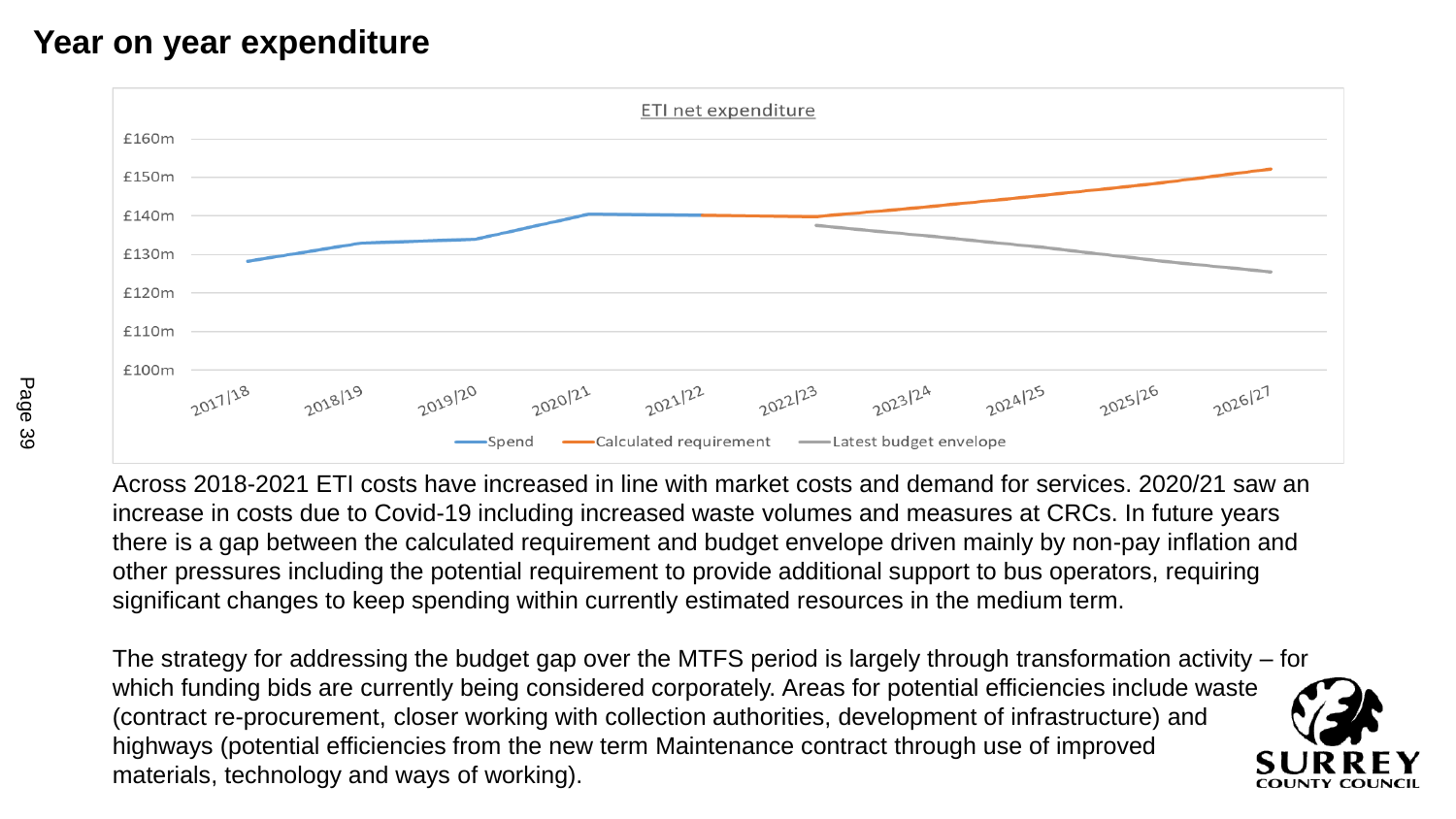# **Summary of budgeted pressures**

|      | <b>Pressure</b>                                | <b>Description</b>                                                                                                                                                                                                           | 2022/23<br>£m | <b>Total</b><br><b>MTFS</b><br>£m |
|------|------------------------------------------------|------------------------------------------------------------------------------------------------------------------------------------------------------------------------------------------------------------------------------|---------------|-----------------------------------|
|      | Waste - volumes                                | The 2021/22 MTFS reflected increased volumes, e.g. due to home-working, which are assumed to reduce over the period.                                                                                                         | 0.0           | (0.7)                             |
|      | Waste - contract<br>reprocurement              | Reprocurement costs, to the extent they are not expected to me most from other sources including Transformation Funding.                                                                                                     | 0.0           | 0.0                               |
|      | Waste - Reprofiled waste<br>efficiency         | Food and dry mixed recycling efficiencies originally included in the 2021/22 MTFS have been impacted by Covid-19 and will be<br>achieved over a longer period.                                                               | 0.1           | 0.1                               |
|      | H&T - Bus services                             | The 2021/22 MTFS reflected a potential pressure on contracted bus services of £1.7m due to reduced bus passengers. In<br>2022/23, following cessation of Government support, that pressure is expected to increase to £2.1m. | 0.4           | 0.4                               |
|      | H&T - Staff changes to<br>service delivery     | Dedicated contract management function and additional resource for implementing future highway technology and innovations.                                                                                                   | 0.2           | 0.2                               |
|      | H&T - Severe weather and<br>ecological threats | Increased mitigation for the impact of severe weather and ecological threats on the highway, including roads, footways & trees                                                                                               | 0.2           | 0.2                               |
| Page | <b>H&amp;T - Active Travel</b>                 | Maintaining new active travel infrastructure to heightened design standards                                                                                                                                                  | 0.0           | 0.2                               |
| 40   |                                                | Countryside - "Leader" project Additional staff resource for funding, project development and partnership development activity                                                                                               | 0.1           | 0.1                               |
|      | Countryside - PROW                             | Enhancing maintenance of public rights of way                                                                                                                                                                                | 0.3           | 0.3                               |
|      | Countryside - staffing                         | Staff to manage and develop the countryside estate, and part funding of Local Nature Partnership Director to deliver Land Use<br>Management/Tree Strategy and support the drive towards One Surrey Countryside.              | 0.1           | 0.1                               |
|      | <b>Climate Change</b>                          | Team budget including tree & land use.                                                                                                                                                                                       | 0.1           | 0.1                               |
|      | Environment - staffing                         | Additional resources to support delivery of Greener Futures and Rethinking Waste, including support for communications &<br>engagement.                                                                                      | 0.4           | 0.3                               |
|      | Planning enforcement                           | Additional staff to enhance planning enforcement activity                                                                                                                                                                    | 0.1           | 0.1                               |
|      | All - Non-Pay Inflation                        | Expected inflationary increase in contract and related costs                                                                                                                                                                 | 2.9           | 14.9                              |
|      | All - Pay Inflation                            | Expected inflationary increase in salary costs                                                                                                                                                                               | 0.5           | 2.7                               |
|      | All - Creating ETI                             | Restructuring ETI to deliver agreed priorities                                                                                                                                                                               | 0.6           | 0.6                               |
|      | All - National insurance                       | Expected impact of increase in Employers National Insurance Contributions                                                                                                                                                    | 0.2           | 0.2                               |
|      | <b>Total Pressures</b>                         |                                                                                                                                                                                                                              | 6.0           | <b>19.6</b> CIL                   |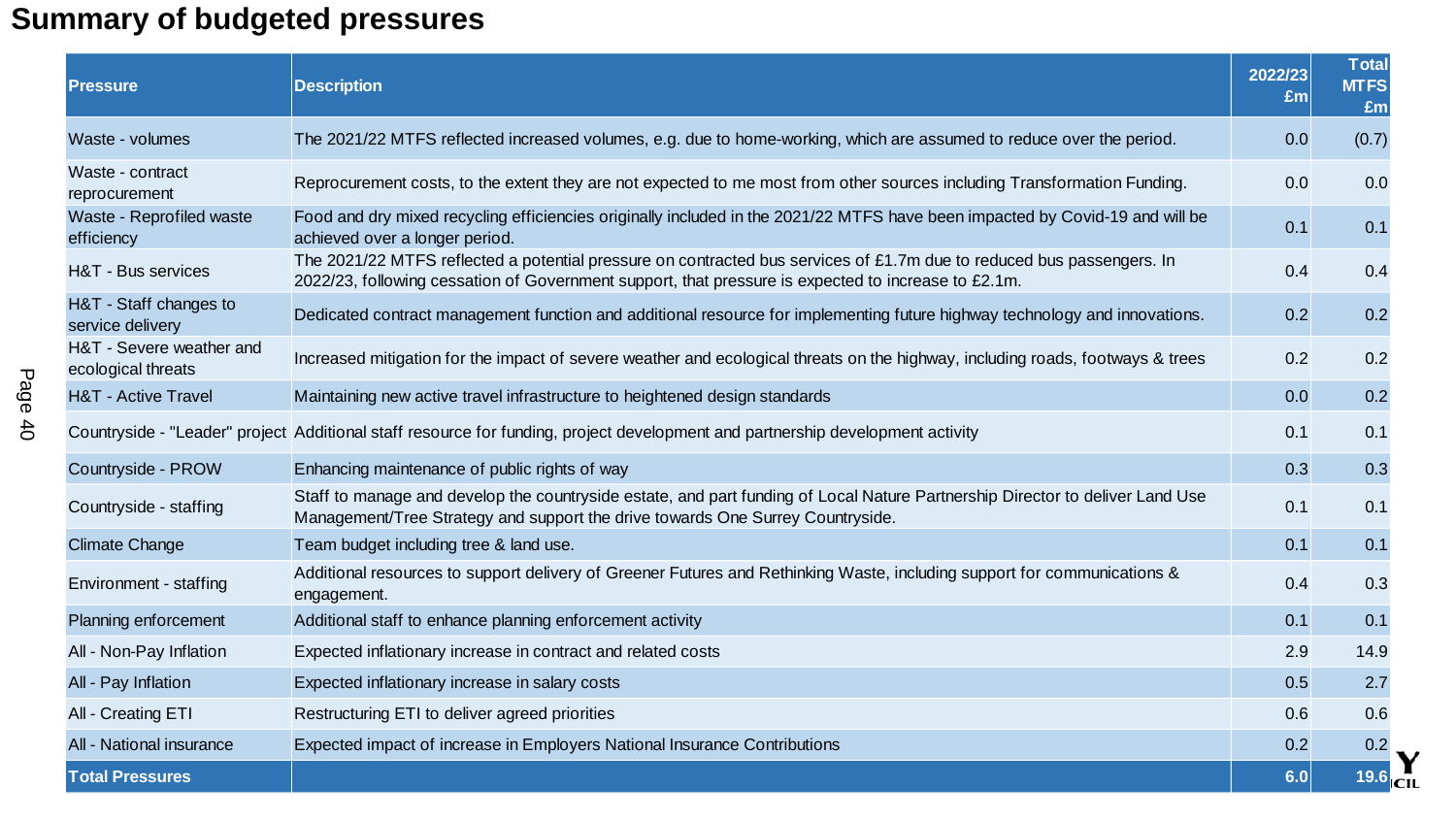# **Summary of budgeted efficiencies**

| <b>Efficiency</b>                                       | <b>Description</b>                                                                                                                                                                       | 2022/23<br>£m | <b>Total</b><br><b>MTFS</b><br>£m | <b>RAG</b>   |
|---------------------------------------------------------|------------------------------------------------------------------------------------------------------------------------------------------------------------------------------------------|---------------|-----------------------------------|--------------|
| Countryside - various                                   | Events on the countryside estate, income from property investment, and development of the Basingstoke Canal Centre campsite<br>are offset by fall-out of one-off efficiencies in 2021/22 | (0.0)         | 0.1                               | A            |
| <b>Environment - Waste volumes</b><br>and prices        | Dry Mixed Recyclable prices have improved and are providing a cost benefit, after allowing for increased waste volumes                                                                   | 2.0           | 2.0                               | $\mathsf{A}$ |
| H&T - Commercialisation &<br>innovation                 | Reducing costs through innovation, automation, attracting new funding and moving some services toward cost recovery.                                                                     | 0.2           | 0.3                               | A            |
| H&T - Parking - expanding on<br>street parking charging | Continuing to expand on street parking charging through parking reviews etc.                                                                                                             | 0.1           | 0.5                               | A            |
| H&T - Income & recharges                                | Including highways searches and recharge of staff costs, e.g. to capital projects                                                                                                        | 0.2           | 0.2                               | A            |
| H&T - One off funding                                   | Unapplied grant funding and prior year income                                                                                                                                            | 1.0           | 0.0                               | $\mathsf{A}$ |
| H&T - Street lighting LED<br><b>P</b> conversion        | Energy savings as street lights are converted to LED                                                                                                                                     | 1.1           | 1.4                               | G            |
| <b>CH&amp;T</b> - Bus lane enforcement                  | Expansion of current bus lane enforcement measures improve reliability of public transport services                                                                                      | 0.2           | 0.3                               | $\mathsf{A}$ |
| <b>TH&amp;T</b> - Lane rental income                    | Anticipated lane rental surplus, to support highway activities in line with legislation                                                                                                  | 0.3           | 0.3                               | A            |
| <b>H&amp;T - Moving Traffic</b><br>offences             | Estimated contribution to highway costs                                                                                                                                                  | 0.2           | 0.4                               | A            |
| H&T - Staff/resource<br>efficiencies                    | Efficiencies from bringing inspections of highway structures in-house (previously provided though a contract)                                                                            | 0.2           | 0.2                               | A            |
| H&T - Highway maintenance                               | Review scope for efficiencies and cost reductions within the new term maintenance contract.                                                                                              | 0.5           | 0.5                               |              |
| H&T - Parking surplus                                   | Review treatment of the countywide parking surplus.                                                                                                                                      | 0.3           | 0.3                               | R            |
| Planning - income                                       | Income from Planning Performance Agreements and charges for discretionary services                                                                                                       | 0.0           | 0.1                               | G            |
| Waste - Growth in reuse shop<br>income                  | Continue to expand reuse shop offer at Community Recycling Centres                                                                                                                       | 0.0           | 0.1                               | G            |
| Waste - Reduce<br>contamination of recycling            | Improve quality of recycling, e.g. through resident engagement or changes to collection regimes.                                                                                         | 0.2           | 0.2                               | A            |
| <b>Waste - Rethinking waste</b>                         | Review of waste operating model, including infrastructure, in light of national strategy changes                                                                                         | 0.0           | 1.0                               | $\mathsf{A}$ |
| <b>Total Efficiencies</b>                               |                                                                                                                                                                                          | 6.5           | 7.7                               |              |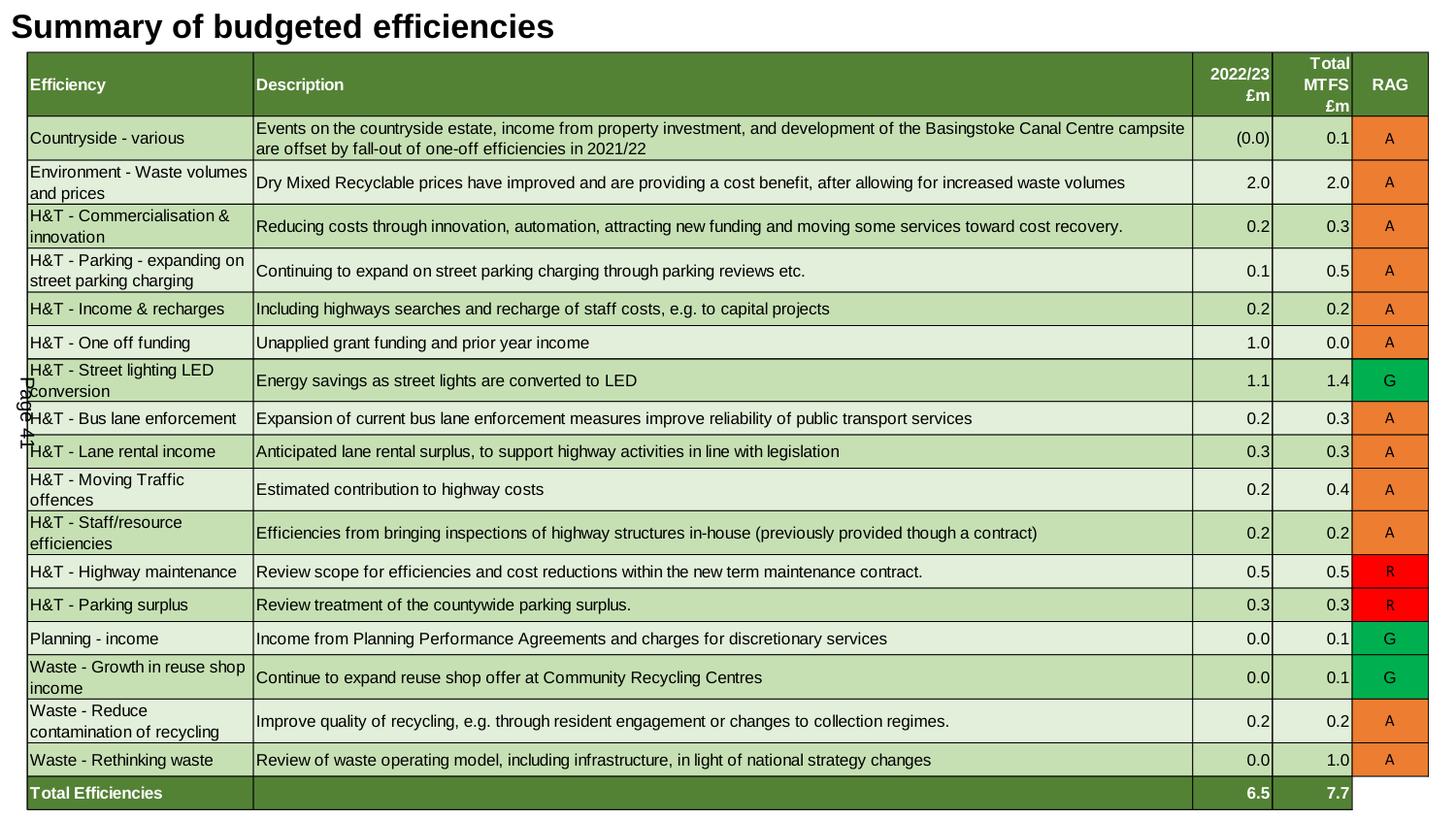## **Draft Capital Programme (1)**

The Capital Programme is comprised of the Budget (schemes which are developed and ready to proceed) and the Pipeline (schemes requiring further development and subject to business case approval). The Proposed Capital Budget for ETI totals £521.4m over 5 years, funded from a number of sources including grants and borrowing. Schemes over £1m are shown below. The table indicates which schemes/programmes contribute to or are in response to Greener Futures and Surrey Transport Plan.

| <b>Service</b>   | Project                                                          | 2022/23<br>£m | 2023/24<br><b>fm</b>     | 2024/25<br>£m            | 2025/26<br>£m            | 2026/27<br><b>fm</b>     | <b>Total</b><br>£m |           | Contributes/<br>responds to: |    |
|------------------|------------------------------------------------------------------|---------------|--------------------------|--------------------------|--------------------------|--------------------------|--------------------|-----------|------------------------------|----|
|                  |                                                                  |               |                          |                          |                          |                          |                    | <b>GF</b> | <b>STP</b>                   |    |
| H&T              | <b>Highway Maintenance</b>                                       | 40.0          | 40.0                     | 40.0                     | 40.0                     | 40.0                     | 200.0              |           |                              |    |
| <b>IPMP</b>      | Surrey Flood Alleviation - River Thames                          | 4.0           | 8.0                      | 8.0                      | 30.0                     | 50.0                     | 100.0              | Y         |                              |    |
| H&T              | Bridge/Structures Maintenance                                    | 10.2          | 10.2                     | 10.2                     | 10.2                     | 10.2                     | 50.8               |           |                              |    |
| <b>IPMP</b>      | A320 North of Woking and Junction 11 of M25                      | 15.7          | 27.7                     | $\overline{\phantom{a}}$ |                          | $\overline{\phantom{a}}$ | 43.4               |           | Y                            |    |
| Env              | Surrey Flood Alleviation - Wider Schemes                         | 3.3           | 4.4                      | 6.8                      | 8.0                      | 5.0                      | 27.5               |           |                              |    |
| H&T              | <b>Local Highways Schemes</b>                                    | 3.0           | 3.0                      | 3.0                      | 3.0                      | 3.0                      | 15.0               |           | Y                            |    |
| <b>H&amp;T</b>   | <b>Traffic Signals</b>                                           | 2.9           | 2.9                      | 2.9                      | 2.9                      | 2.9                      | 14.6               |           |                              |    |
| H&T              | Flooding & Drainage                                              | 1.7           | 1.7                      | 1.7                      | 1.7                      | 1.7                      | 8.5                |           |                              |    |
| H&T              | <b>Additional Local Transport Schemes</b>                        | 4.0           | 4.0                      | $\sim$                   | $\sim$                   | $\sim$                   | 8.0                |           | Y                            |    |
| H&T              | Safety Barriers                                                  | 1.5           | 1.5                      | 1.5                      | 1.5                      | 1.5                      | 7.6                |           |                              |    |
| H&T              | Illuminated Street Furniture                                     | 1.9           | 1.9                      | 1.9                      | 0.5                      | 0.5                      | 6.7                |           |                              |    |
| H&T              | <b>External Funded Highway Schemes</b>                           | 1.2           | 1.2                      | 1.2                      | 1.2                      | 1.2                      | 6.0                |           | Y                            |    |
| H&T              | Ultra Low Emission Vehicles - Community Transport - Third Sector | 1.9           | 3.4                      | $\sim$                   | $\overline{\phantom{a}}$ | $\overline{\phantom{a}}$ | 5.3                | Y         | Y                            |    |
| H&T              | Drainage Asset Capital Maintenance/Improvements                  | 1.0           | 1.0                      | 1.0                      | 1.0                      | 1.0                      | 5.0                |           |                              |    |
| H&T              | <b>Street Lighting LED Conversion</b>                            | 4.8           | $\blacksquare$           | $\sim$                   | $\sim$                   | $\sim$                   | 4.8                | Y         |                              |    |
| Env              | Public Rights of Way                                             | 0.7           | 0.7                      | 0.7                      | 0.7                      | 0.7                      | 3.7                | Y         | Y                            |    |
| H&T              | <b>School Road Safety Schemes</b>                                | 1.0           | 1.0                      | 1.0                      | $\sim$                   | $\overline{\phantom{a}}$ | 3.0                | Y         | Y                            |    |
| H&T              | Highway Maintenance - Signs                                      | 0.4           | 0.4                      | 0.4                      | 0.4                      | 0.4                      | 2.0                |           |                              |    |
| H&T              | <b>Road Safety Schemes</b>                                       | 0.2           | 0.2                      | 0.2                      | 0.5                      | 0.5                      | 1.6                |           | Y                            |    |
| Env              | Greener Homes LAD grant funded scheme                            | 1.6           | $\overline{\phantom{a}}$ | $\overline{\phantom{a}}$ | $\overline{\phantom{a}}$ | $\overline{\phantom{a}}$ | 1.6                | Y         |                              |    |
| <b>IPMP</b>      | Farnham Infrastructure Programme Town Centre - Quick Wins        | 1.5           | $\blacksquare$           | $\sim$                   | $\overline{\phantom{a}}$ | $\blacksquare$           | 1.5                | Y         | Y                            |    |
| All              | Schemes below £1m                                                | 2.4           | 1.2                      | 0.5                      | 0.4                      | 0.4                      | 4.9                | Y         | Y                            | R  |
| <b>Total ETI</b> |                                                                  | 105.0         | 114.4                    | 81.0                     | 102.0                    | 119.1                    | 521.4              |           |                              | сò |

UNCII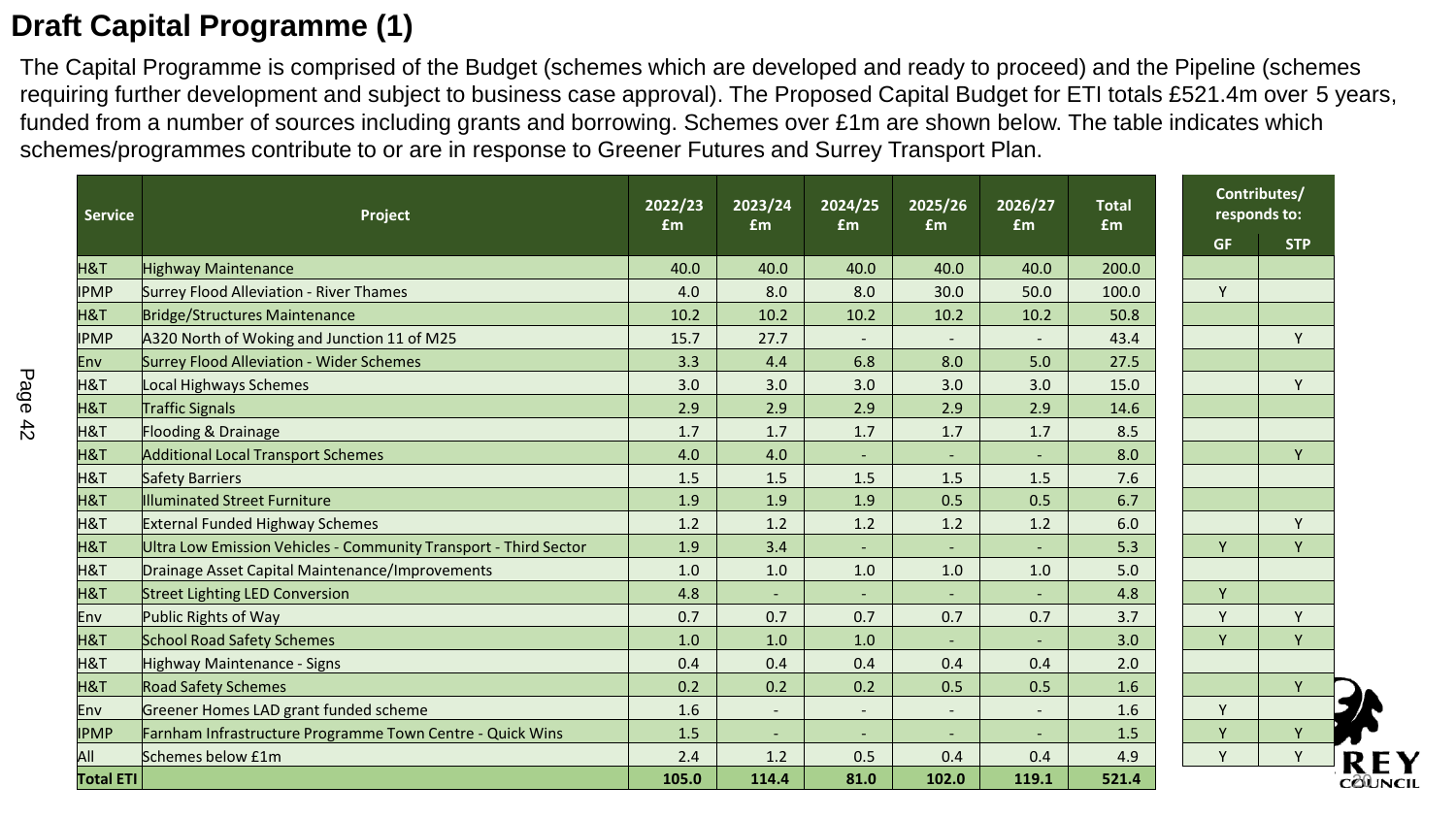### **Draft Capital Programme (2)**

In addition to the budget, the proposed ETI Capital Pipeline is comprised of schemes under development and subject to final business cases. As with the capital budget, the pipeline is funded from a number of sources including grants and borrowing. The ETI capital pipeline totals £398m across the 5 year MTFS. The largest of these (schemes over £1m) are shown below. The table indicates which schemes/programmes contribute to or are in response to Greener Futures and Surrey Transport Plan.

| Project                                                                                                | <b>Total</b>  |              | Contributes/responds to: |  |  |
|--------------------------------------------------------------------------------------------------------|---------------|--------------|--------------------------|--|--|
|                                                                                                        | £m            | <b>GF</b>    | <b>STP</b>               |  |  |
| Farnham Infrastructure Programme: A31 Hickley Corner                                                   | 115           |              | Y                        |  |  |
| Surrey Infrastructure Plan                                                                             | 105           | v            | Y                        |  |  |
| Ultra Low Emission Vehicles - Bus Companies                                                            | 43            |              | ۷                        |  |  |
| Greener Futures - Net Zero 2030                                                                        | 40            | $\vee$       |                          |  |  |
| <b>Materials Recovery Facility</b>                                                                     | 21            | $\mathsf{v}$ |                          |  |  |
| Farnham Infrastructure Programme: Town Centre                                                          | 17            | v            | v                        |  |  |
| Greener futures - Decarbonisation loan fund (private sector landlords, off gas households, businesses) | 15            |              |                          |  |  |
| <b>CRC Improvements (including Slyfield)</b>                                                           | 12            | $\mathbf v$  |                          |  |  |
| Local Cycling & Walking Infrastructure Plans (LCWIPs)                                                  | 12            |              | v                        |  |  |
| Greener futures - Decarbonising community schools loan fund                                            | 10            | $\mathbf v$  |                          |  |  |
| Electric Vehicle Infrastructure                                                                        | 5             |              | v                        |  |  |
| Active Travel (both EATF & future)                                                                     |               |              | v                        |  |  |
| Schemes below £1m                                                                                      | $\mathcal{P}$ |              |                          |  |  |
| <b>Total Pipeline</b>                                                                                  | 398           |              |                          |  |  |



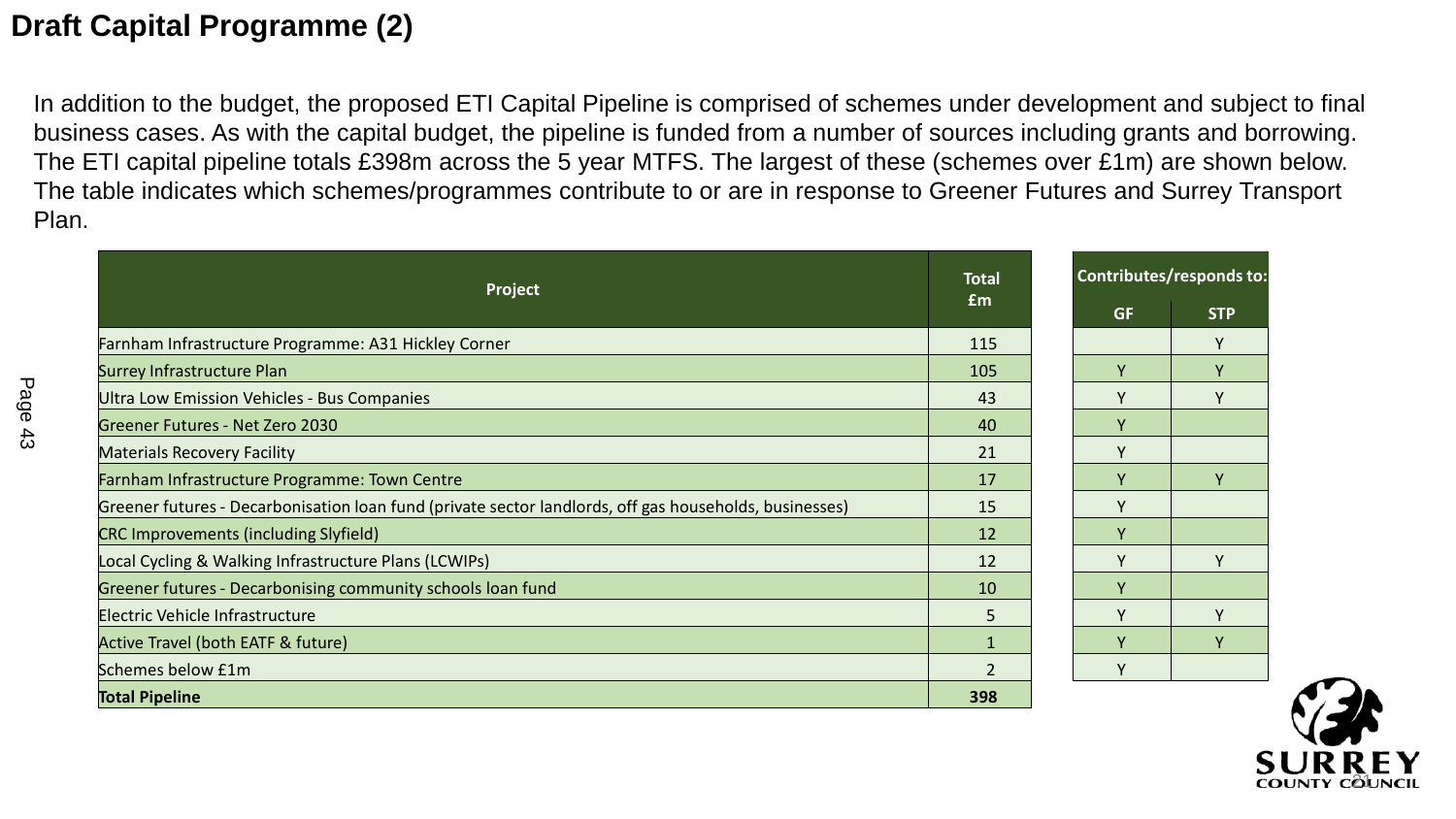# **Directorate Pack – Community Protection Group**

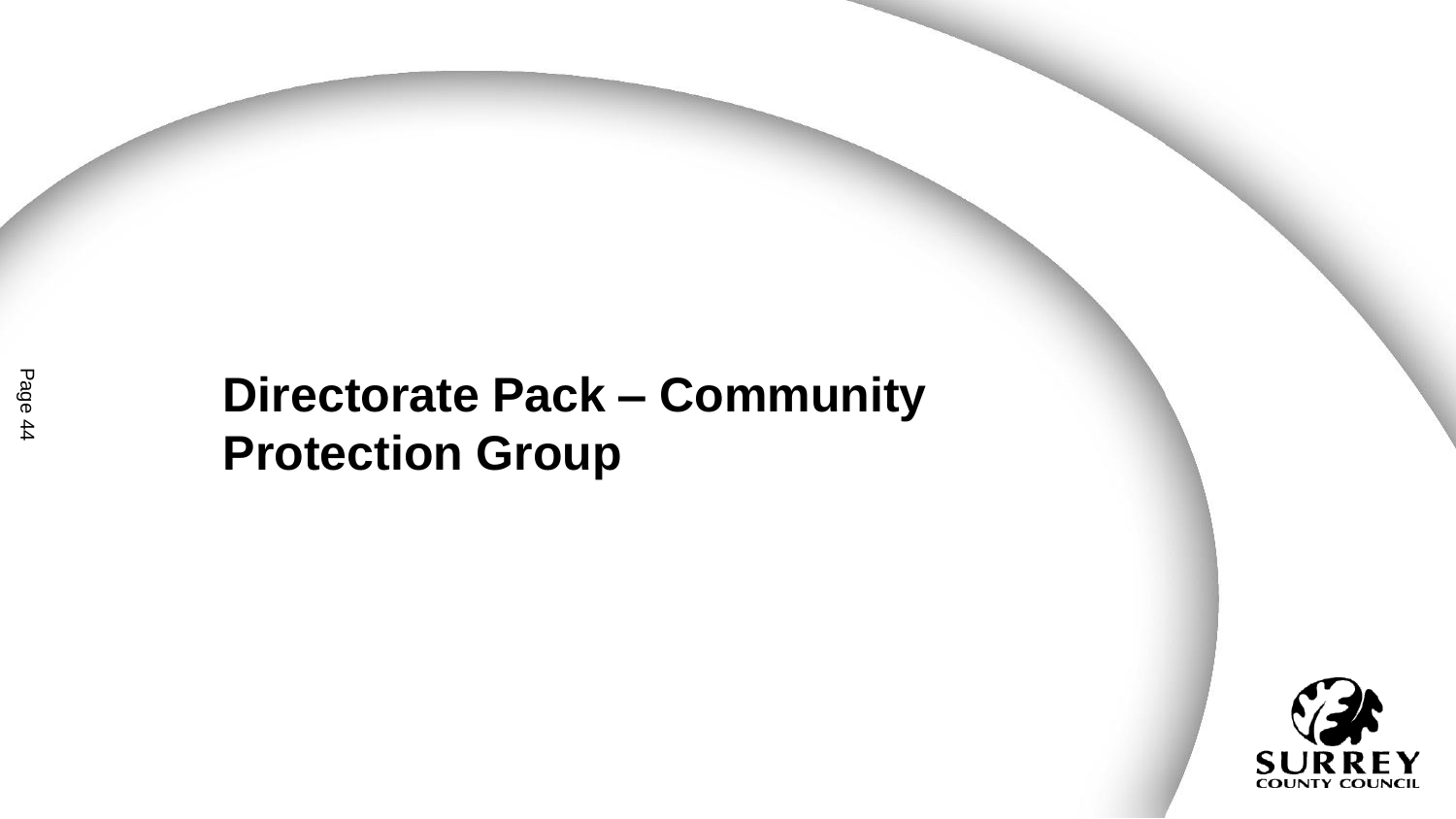# **Summary of Services Provided by the Group**

The Community Protection Group (CPG) is comprised of the following services:

- Surrey Fire & Rescue Service
- Trading Standards
- Emergency Management
- **Coroners**

Page 45

- Health & Safety
- Armed Forces and Community Resilience

These are mainly statutory and regulatory services, brought together with the vision to make Surrey a safer place to live, work, travel and do business.

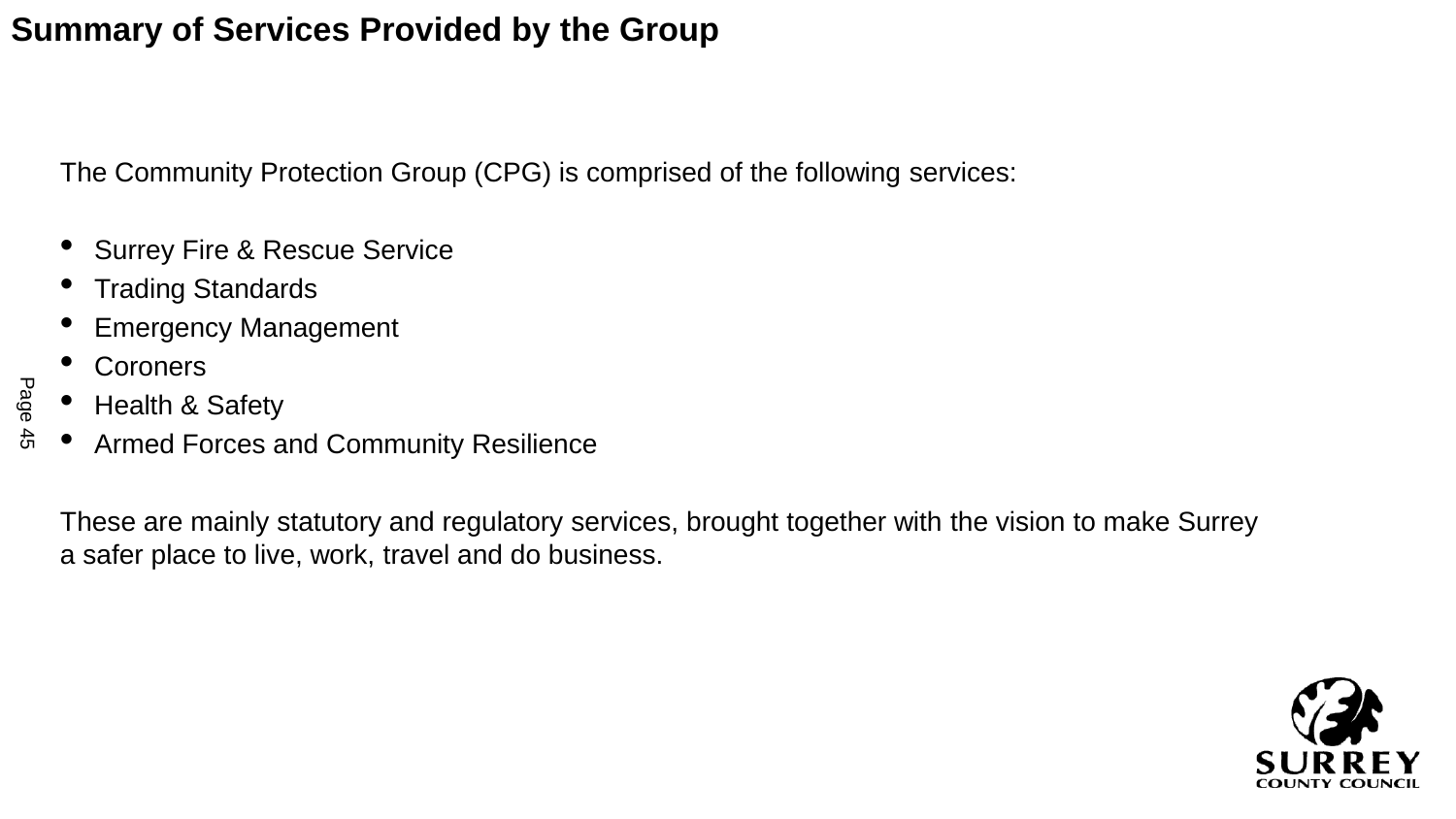## **How is the service budget spent – breakdown of major services**

#### **CPG 2022/23 Net Budget: £39.4m**



Surrey Fire & Rescue makes up 84% of the CPG net budget.

The largest cost type within CPG (and within the Surrey Fire & Rescue Service) is staffing, c.£40m, which is offset by income and grants.



*Note: the above provides an indicative breakdown, including high-level apportionments of the draft budget, which will be reviewed in line with the final budget.*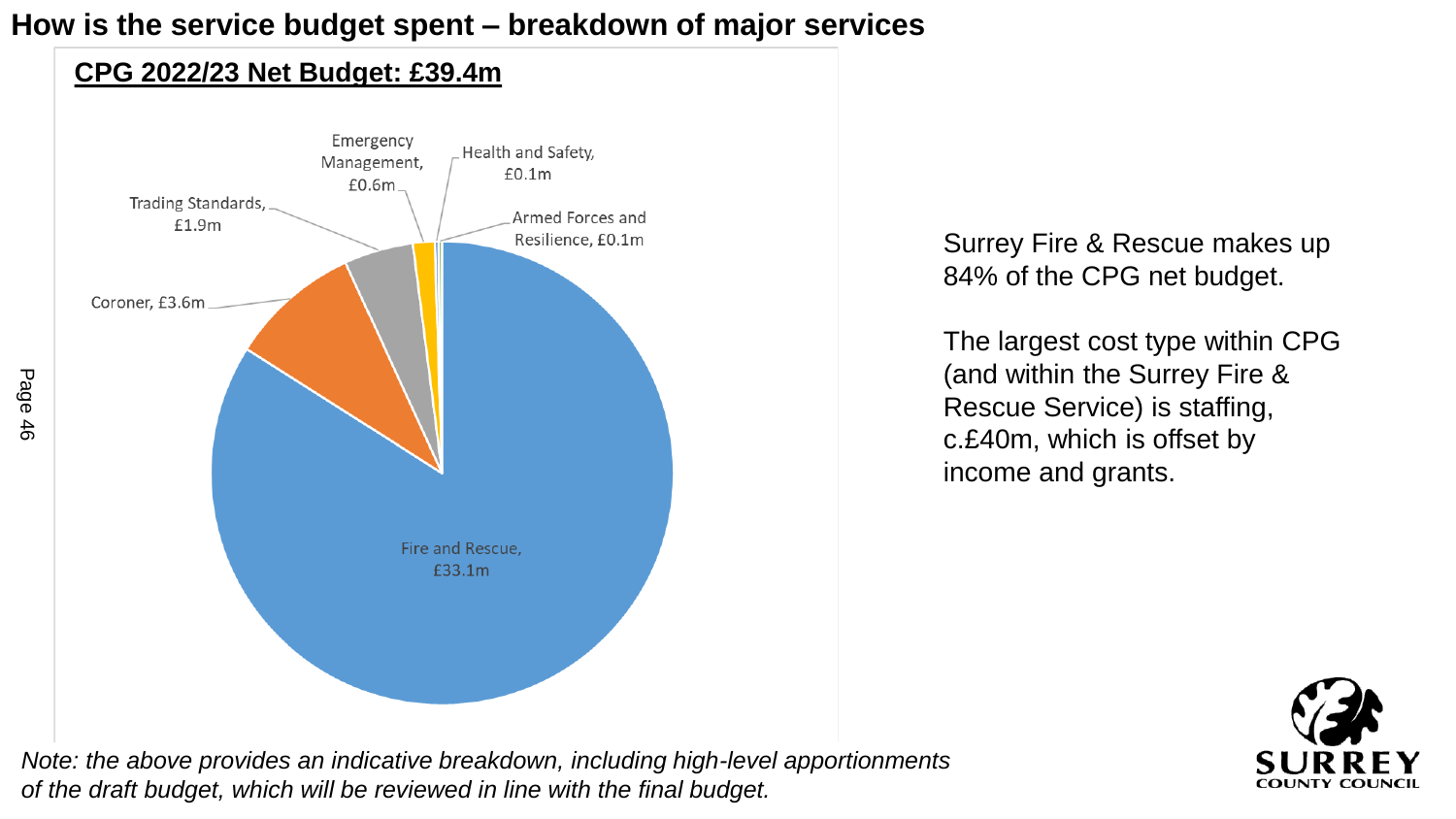# **Service strategy headlines for 2022-27 MTFS**

To support the 2030 Vision and Organisation Strategy we will focus on the areas of People, Places, Products and Premises. We will work with partners, SCC services, communities and businesses to protect residents from harm both physically and financially through: our prevention and protection work, ensuring that SCC can effectively prepare for, respond to and recover from emergencies, tackling rogue traders and deceptive, unsafe, and illegal practices and products

The Group is also on a transformation journey. SFRS, in response to Her Majesty's Inspectorate of Constabulary and Fire & Rescue Services inspection, has put in place a major improvement programme which is set out in the Making Surrey Safer Plan 20-24. A big part of the plan is about changing and investing in how we deliver better prevention and protection activities. This will help g changing and investing in how we deliver better prevention and protection activities. This will help<br>A prevent emergencies from happening in the first place. The Coroners Service is also transforming with care and support for the bereaved and dignity and respect for the deceased, at the core of how it operates.

Partnership working is key to the success of the group, starting within Surrey County Council with Adults and Children's services, to help prioritise support to our most vulnerable residents. We also aim to work better with other emergency services, boroughs and district and closer working with businesses to support the Surrey economy. The role Trading Standards play in this is important particularly with digitalisation leading to more Scams directed at vulnerable people and businesses.

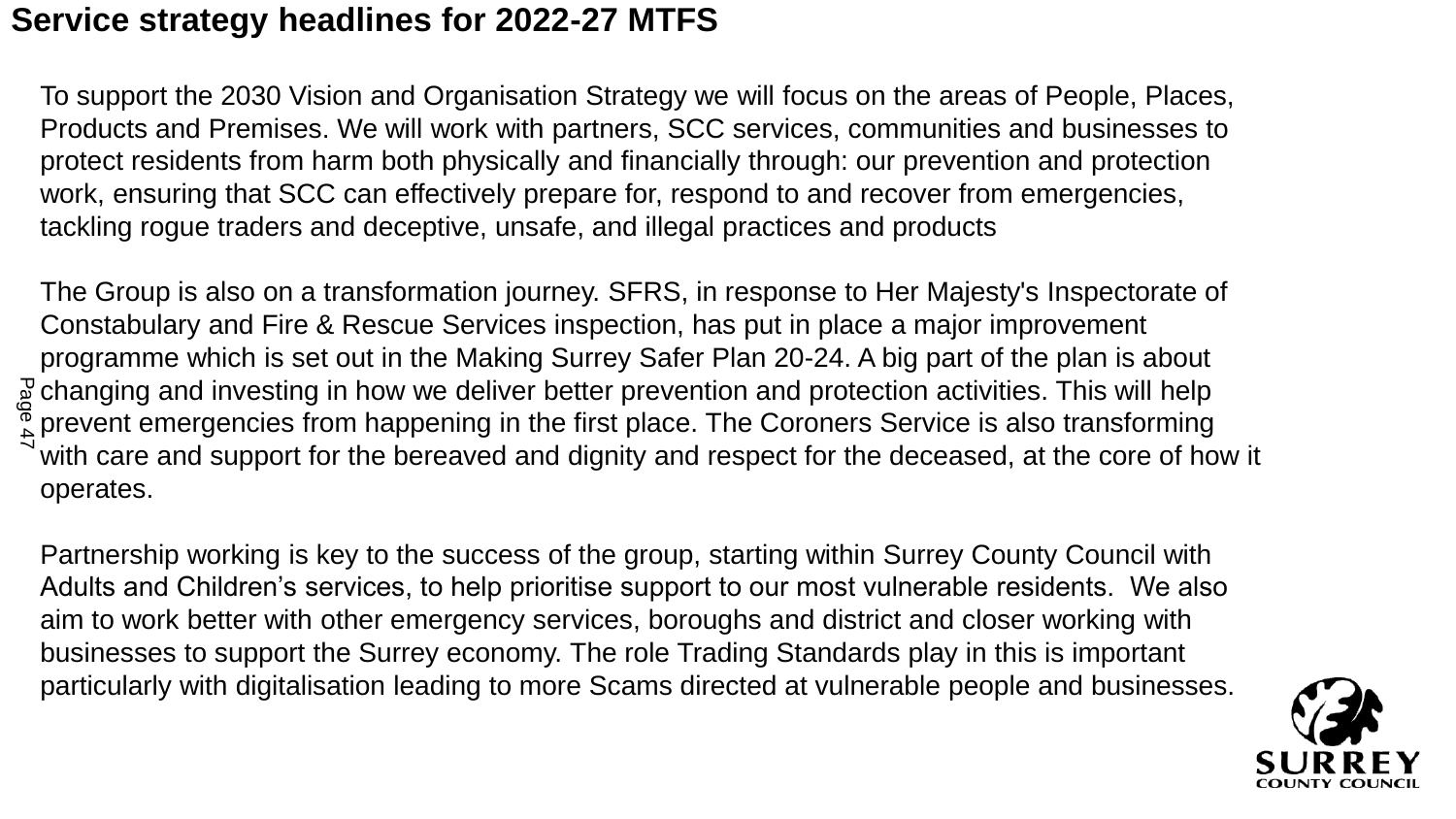# **2021-26 MTFS Budget Summary for Community Protection Group**

|                                  |      | 2021/22 2022/23 2023/24 2024/25 2025/26 |       |       |      | 2026/27 | <b>Total</b> |
|----------------------------------|------|-----------------------------------------|-------|-------|------|---------|--------------|
|                                  | Em,  | £m                                      | £m    | Em    | Em   | £m      | <b>fm</b>    |
| Brought forward budget           | 37.3 | 37.3                                    | 39.4  | 40.4  | 41.4 | 42.4    |              |
| <b>Directorate Pressures</b>     |      | 2.3                                     | 1.1   | 1.0   | 1.1  | 1.1     | 6.6          |
| <b>Identified Efficiencies</b>   |      | (0.2)                                   | (0.1) | (0.0) | 0.0  | 0.0     | (0.4)        |
| <b>Total Budget Requirement</b>  |      | 39.4                                    | 40.4  | 41.4  | 42.4 | 43.5    |              |
| Change in net budget requirement |      | 2.1                                     | 1.0   | 1.0   | 1.1  | 1.1     | 6.2          |

| 37.3             | 36.6  | 35.8  | 35.1  | 34.1  |       |
|------------------|-------|-------|-------|-------|-------|
| (0.7)            | (0.7) | (0.7) | (0.9) | (0.8) | (3.9) |
| 36.6             | 35.8  | 35.1  | 34.1  | 33.4  |       |
|                  |       |       |       |       |       |
| 2.9              | 4.6   | 6.3   | 8.3   | 10.1  |       |
| 2.9 <sub>1</sub> | 1.7   |       | 2.0   | 1.8   | 10.1  |
|                  |       |       |       |       |       |

Table may not sum due to rounding

The 2022/23 CPG budget requirement is driven by pressures of £2.3m including pay inflation and other service pressures, offset by efficiencies of £0.2m. Individual proposals are shown on subsequent slides. Although significant progress has been made, a gap of £2.9m remains in 2022/23 compared to the Council's currently estimated available funding.

This gap increases to £10.1m by 2026/27 based on current modelling of potential changes to the Council's funding in future years.

The funding available in 2022/23 for all Council services will be reviewed when the Local Government Finance Settlement is published (expected in December 2021).

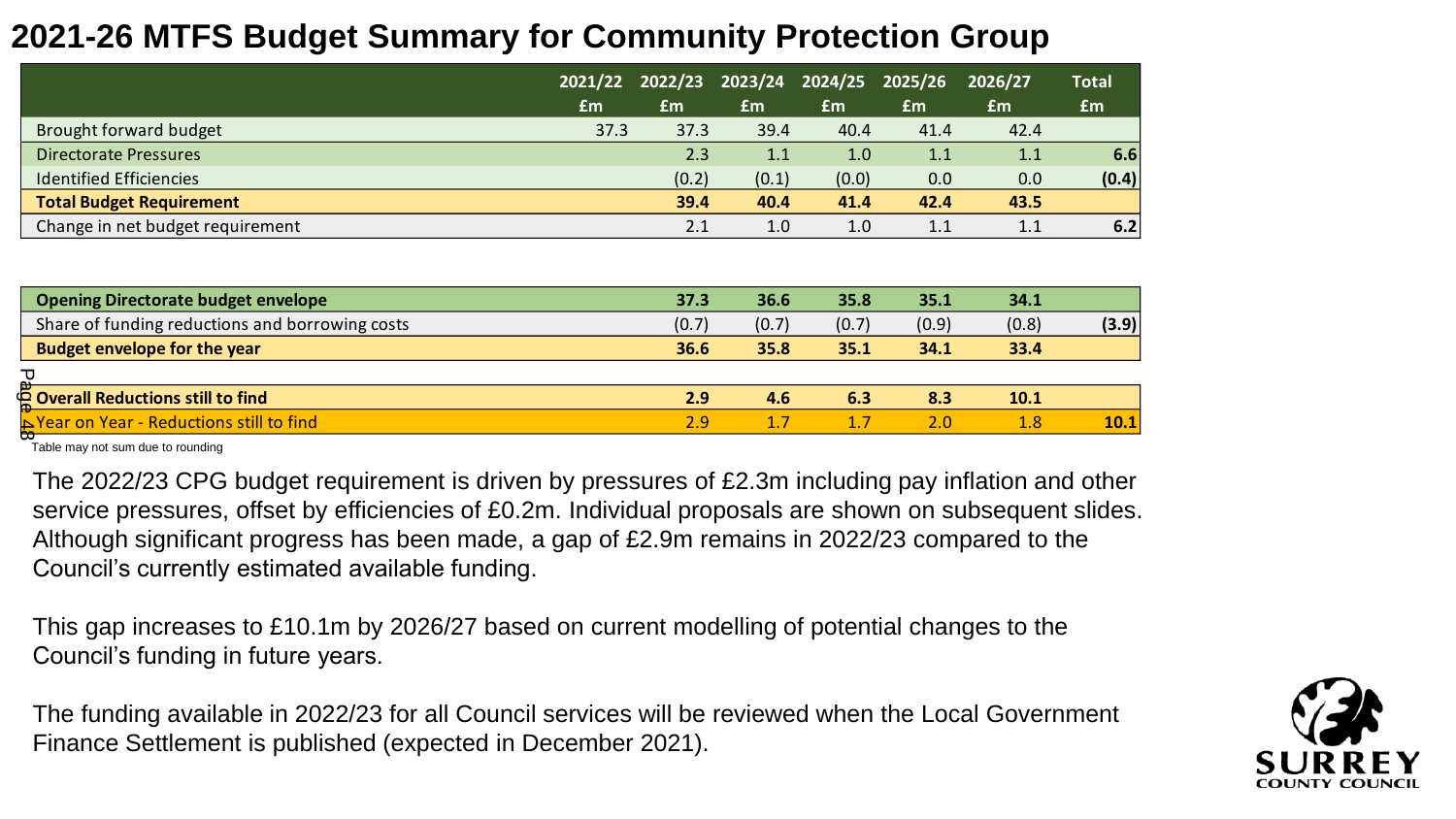# **Year on year expenditure**



Across 2018-2021 CPG costs have increased due to inflation and other factors including Coronial costs, partially offset by efficiencies and other reductions within Fire and Trading Standards. In future years there is a gap between the calculated requirement and budget envelope, requiring significant changes to keep spending within currently estimated resources in the medium term. The main service cost pressure across that period is assumed pay inflation, including firefighter's pay which is agreed nationally.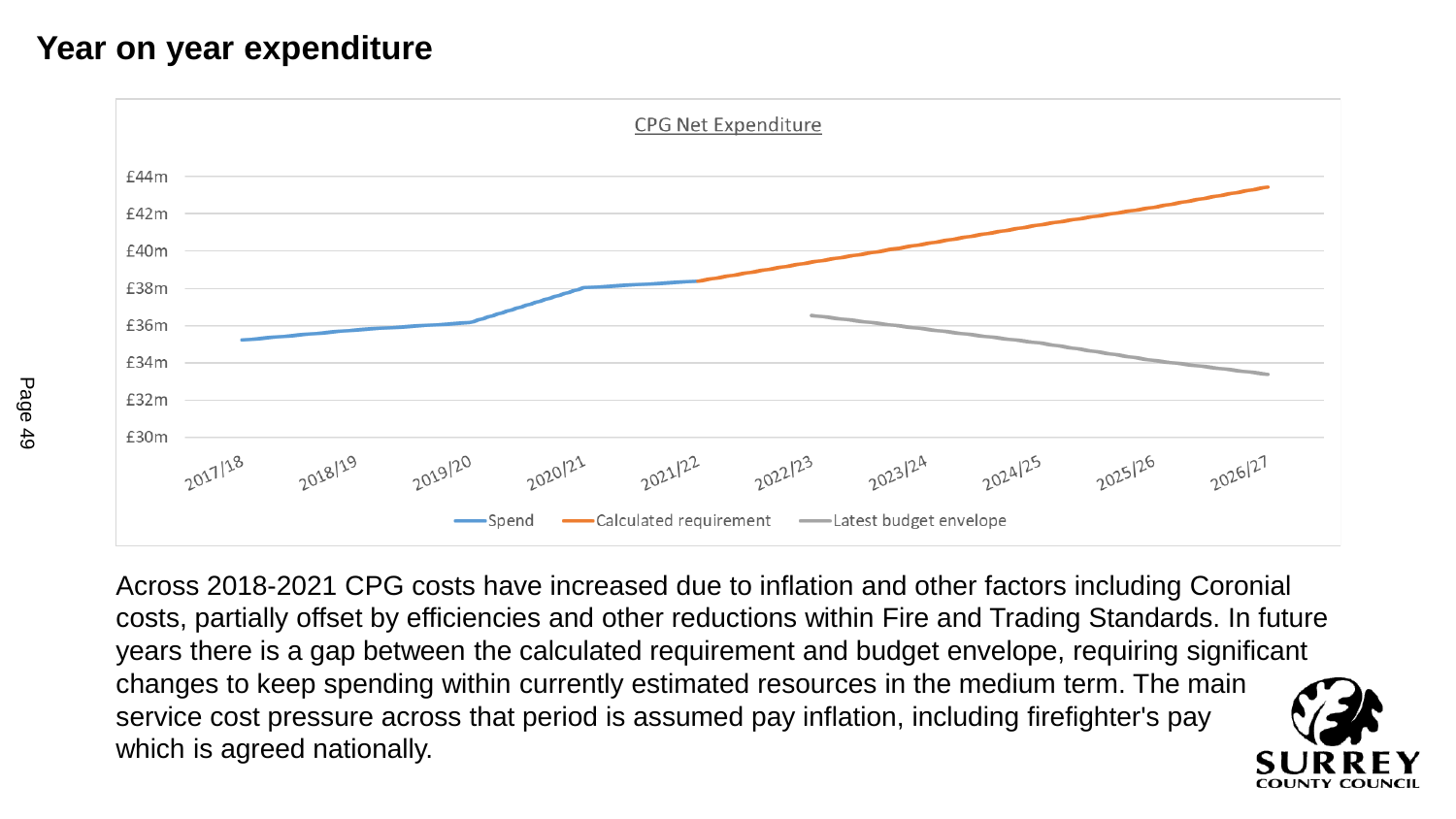# **Summary of budgeted pressures and efficiencies**

| <b>Pressure</b>                      | <b>Description</b>                                                                                                                               | 2021/22<br>£m | <b>Total</b><br><b>MTFS</b><br>Em |
|--------------------------------------|--------------------------------------------------------------------------------------------------------------------------------------------------|---------------|-----------------------------------|
| Coroner - funding                    | Agreed phased reduction in funding from Surrey Police                                                                                            | 0.1           | 0.3                               |
| Coroner - mortuary facilities        | Establishment of temporary mortuary facilities pending development of a permanent<br>facility                                                    | 0.4           | 0.4                               |
| <b>Trading Standards - Income</b>    | Income has reduced, including the impact of Covid-19, and expected to recover over<br>the MTFS period.                                           | 0.1           | 0.0                               |
| Fire - Pension admin costs<br>ل<br>ھ | Costs to administer pensions following external transfer of function from Pension<br>service                                                     | 0.1           | 0.1                               |
| <b>CAII</b> - additional resourcing  | Communications and business management support                                                                                                   | 0.1           | 0.1                               |
| All - Non Pay inflation              | Expected inflationary increase in costs                                                                                                          | 0.1           | 0.5                               |
| All - Pay inflation                  | Expected inflationary increase in salary costs                                                                                                   | 1.1           | 4.9                               |
| <b>All - National insurance</b>      | Expected impact of increase in Employers National Insurance Contributions                                                                        | 0.3           | 0.3                               |
| <b>Total Pressures</b>               |                                                                                                                                                  | 2.3           | 6.6                               |
| <b>Efficiency</b>                    | <b>Description</b>                                                                                                                               | 2022/23<br>£m | <b>Total</b><br>MTFS<br>Em        |
| <b>General Efficiencies</b>          | Including, in 2022/23, reductions to non-partnership Trading Standards spend, income<br>generation and seeking sponsorship and external funding. | 0.2           | 0.4                               |
| <b>Total Efficiencies</b>            |                                                                                                                                                  | 0.2           | 0.4                               |

| <b>Efficiency</b>           | <b>Description</b>                                                                                                                               | 2022/23<br>$\mathbf{f}$ m | Total<br><b>MTFS</b><br>$\mathbf{f}$ m | <b>RAG</b> |                                        |
|-----------------------------|--------------------------------------------------------------------------------------------------------------------------------------------------|---------------------------|----------------------------------------|------------|----------------------------------------|
| <b>General Efficiencies</b> | Including, in 2022/23, reductions to non-partnership Trading Standards spend, income<br>generation and seeking sponsorship and external funding. | 0.2                       | 0.4                                    |            |                                        |
| <b>Total Efficiencies</b>   |                                                                                                                                                  | 0.2                       | 0.4                                    |            | <b>SURREY</b><br><b>COUNTY COUNCIL</b> |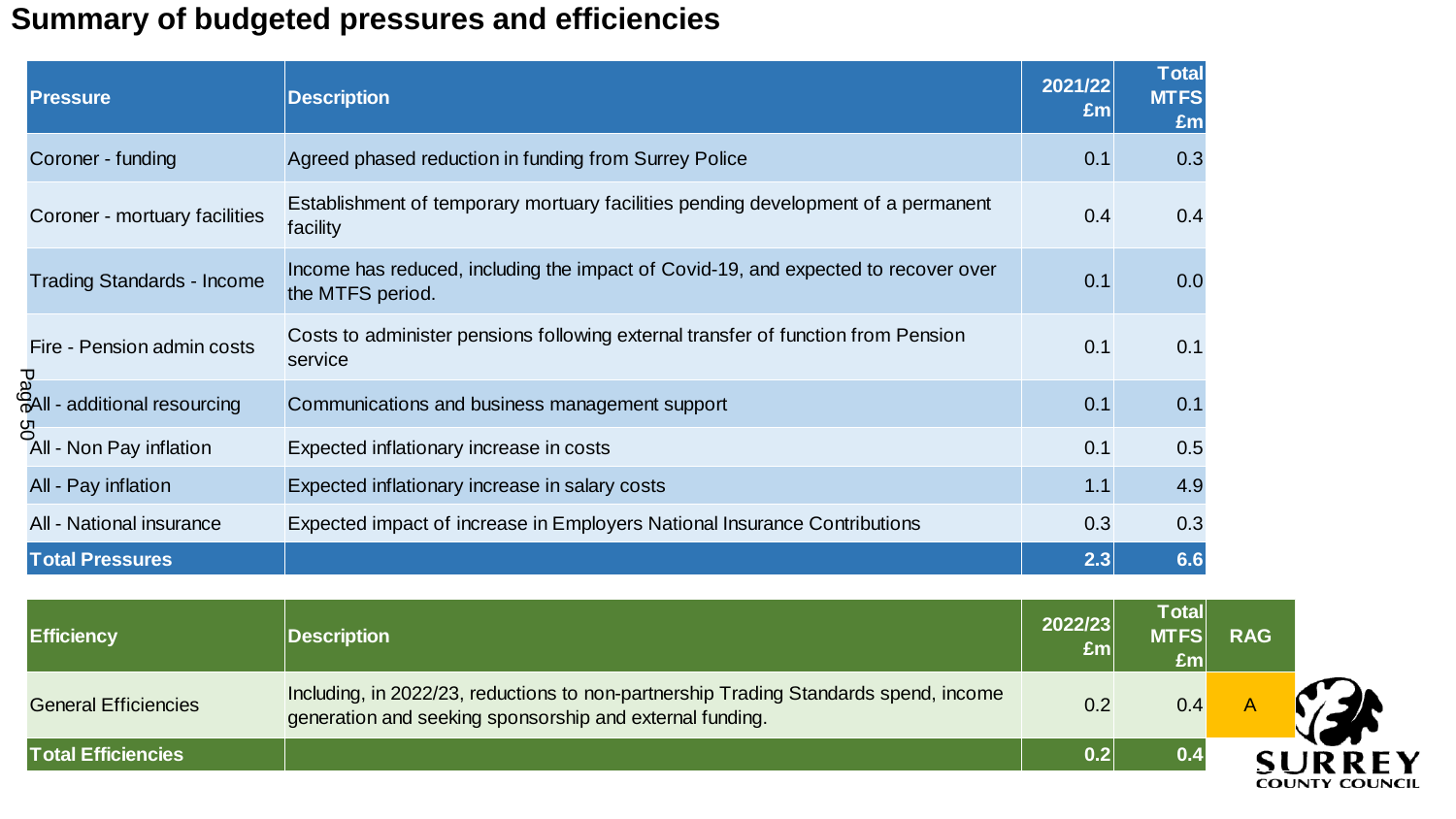#### **Draft Capital Programme**

The Proposed Capital Budget for CPG totals £21.8m over 5 years, funded from a number of sources including grants and borrowing.

|                  | <b>Project</b>                                                         |           |                          |           | 2022/23 2023/24 2024/25 2025/26 2026/27 |           | <b>Total</b> |
|------------------|------------------------------------------------------------------------|-----------|--------------------------|-----------|-----------------------------------------|-----------|--------------|
|                  |                                                                        | <b>fm</b> | £m                       | <b>fm</b> | £m                                      | <b>£m</b> | <b>fm</b>    |
|                  | Surrey Fire - Purchase of New Fire Engines & Equipment                 | 4.7       | 2.8                      | 2.3       | 2.3                                     | 2.8       | 14.8         |
|                  | Additional Fire Vehicles & Equipment                                   | 4.0       | 0.4                      |           |                                         |           | 4.4          |
|                  | Fire - Making Surrey Safer – Our Plan 2020-2023 (Community Resilience) | 0.6       | 0.5                      | 0.5       | 0.5                                     | 0.5       | 2.4          |
| Page<br><u>ო</u> | Fire - Emergency Services Network                                      | 0.2       | $\overline{\phantom{0}}$ |           |                                         |           | 0.2          |
|                  | <b>Total CPG</b>                                                       | 9.4       | 3.6                      | 2.7       | 2.7                                     | 3.2       | 21.8         |

Additional property related schemes, including proposed Fire and Coroners facilities, are included within the Resources Directorate capital budget and pipeline.

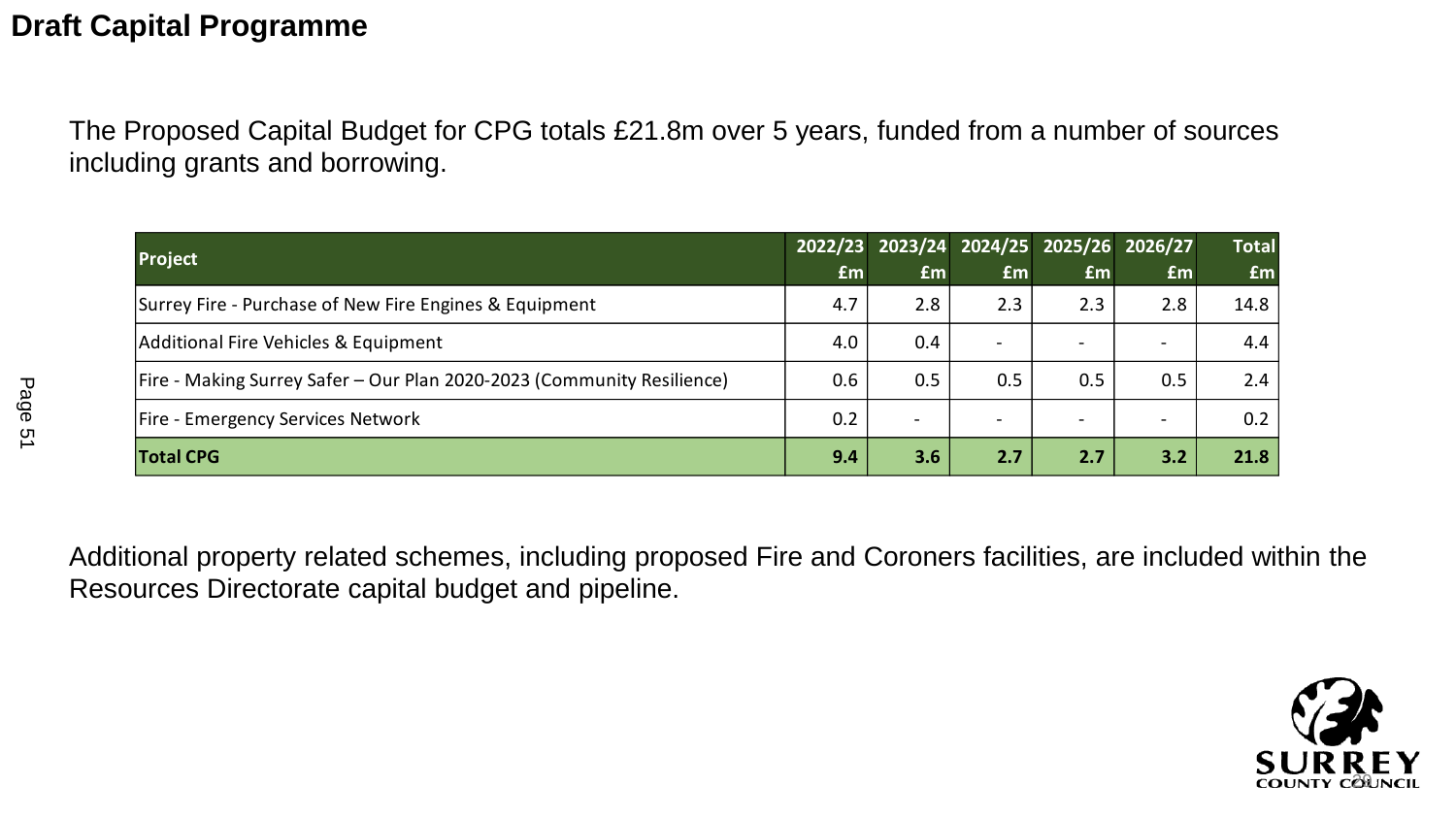# **Directorate Pack – Partnership, Prosperity & Growth**

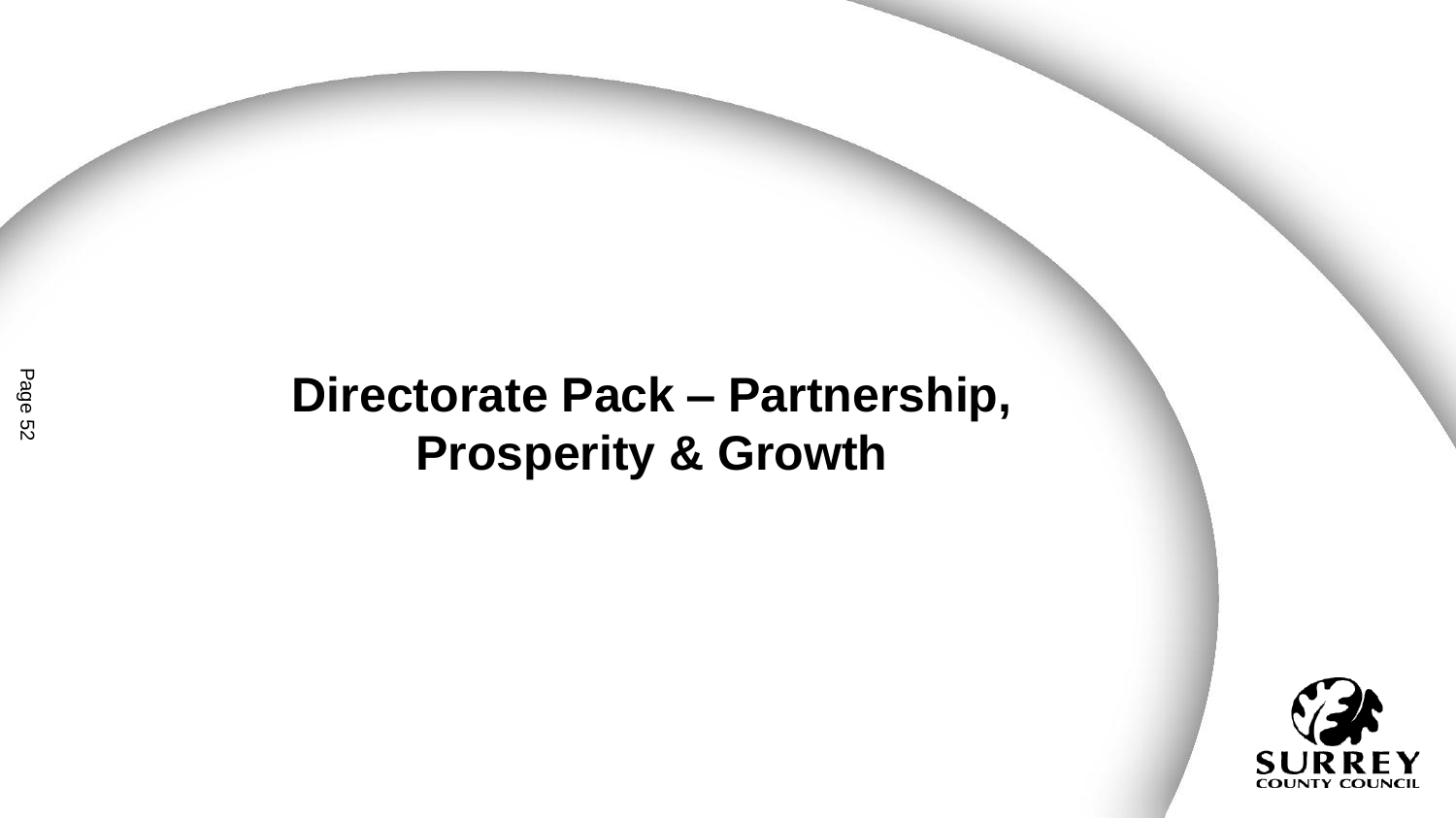# **2021-26 MTFS Budget Summary for Prosperity Partnerships & Growth**

The Directorate plays a key role in developing lasting and effective partnerships with key organisations in the County and in driving forward the Council's ambitions and Economic Growth Strategy for Surrey.

The brought forward budget of £1.3m relates almost entirely to the cost of the Economic Development Team (£1.1m)

|                                                                                                 |     |       | 2021/22 2022/23 2023/24 2024/25 2025/26 |       |       | 2026/27 | <b>Total</b> |
|-------------------------------------------------------------------------------------------------|-----|-------|-----------------------------------------|-------|-------|---------|--------------|
|                                                                                                 | £m  | £m    | £m                                      | £m    | £m    | £m      | Em           |
| Brought forward budget                                                                          | 1.3 | 1.3   | 1.5                                     | 1.6   | 1.6   | 1.6     |              |
| <b>Directorate Pressures</b>                                                                    |     | 0.2   | 0.0                                     | 0.0   | 0.0   | 0.0     | 0.4          |
| <b>Identified Efficiencies</b>                                                                  |     | 0.0   | 0.0                                     | 0.0   | 0.0   | 0.0     | 0.0          |
| <b>Total Budget Requirement</b>                                                                 |     | 1.5   | 1.6                                     | 1.6   | 1.6   | 1.7     |              |
| Change in net budget requirement                                                                |     | 0.2   | 0.0                                     | 0.0   | 0.0   | 0.0     | 0.4          |
| Page                                                                                            |     |       |                                         |       |       |         |              |
| Opening Directorate budget envelope                                                             |     | 1.3   | 1.3                                     | 1.3   | 1.2   | 1.2     |              |
| Share of funding reductions and borrowing costs                                                 |     | (0.0) | (0.0)                                   | (0.0) | (0.0) | (0.0)   | (0.1)        |
| <b>Budget envelope for the year</b>                                                             |     | 1.3   | 1.3                                     | 1.2   | 1.2   | 1.2     |              |
|                                                                                                 |     |       |                                         |       |       |         |              |
| <b>Overall Reductions still to find</b>                                                         |     | 0.3   | 0.3                                     | 0.4   | 0.4   | 0.5     |              |
| Year on Year - Reductions still to find                                                         |     | 0.3   | 0.1                                     | 0.1   | 0.1   | 0.1     | 0.5          |
| Table may not sum due to rounding                                                               |     |       |                                         |       |       |         |              |
| Identified pressures relate to inflation (pay and non-pay) and the need to strengthen the Econe |     |       |                                         |       |       |         |              |
| Team to meet increased demands on these services to support the organisation in the deliver     |     |       |                                         |       |       |         |              |
| Economic Growth Strategy & Vision 2030. There are limited opportunities to mitigate this pres   |     |       |                                         |       |       |         |              |
| overall size of the directorate budget.                                                         |     |       |                                         |       |       |         |              |

Identified pressures relate to inflation (pay and non-pay) and the need to strengthen the Economic Development Team to meet increased demands on these services to support the organisation in the delivery of its priorities, Economic Growth Strategy & Vision 2030. There are limited opportunities to mitigate this pressure due to the

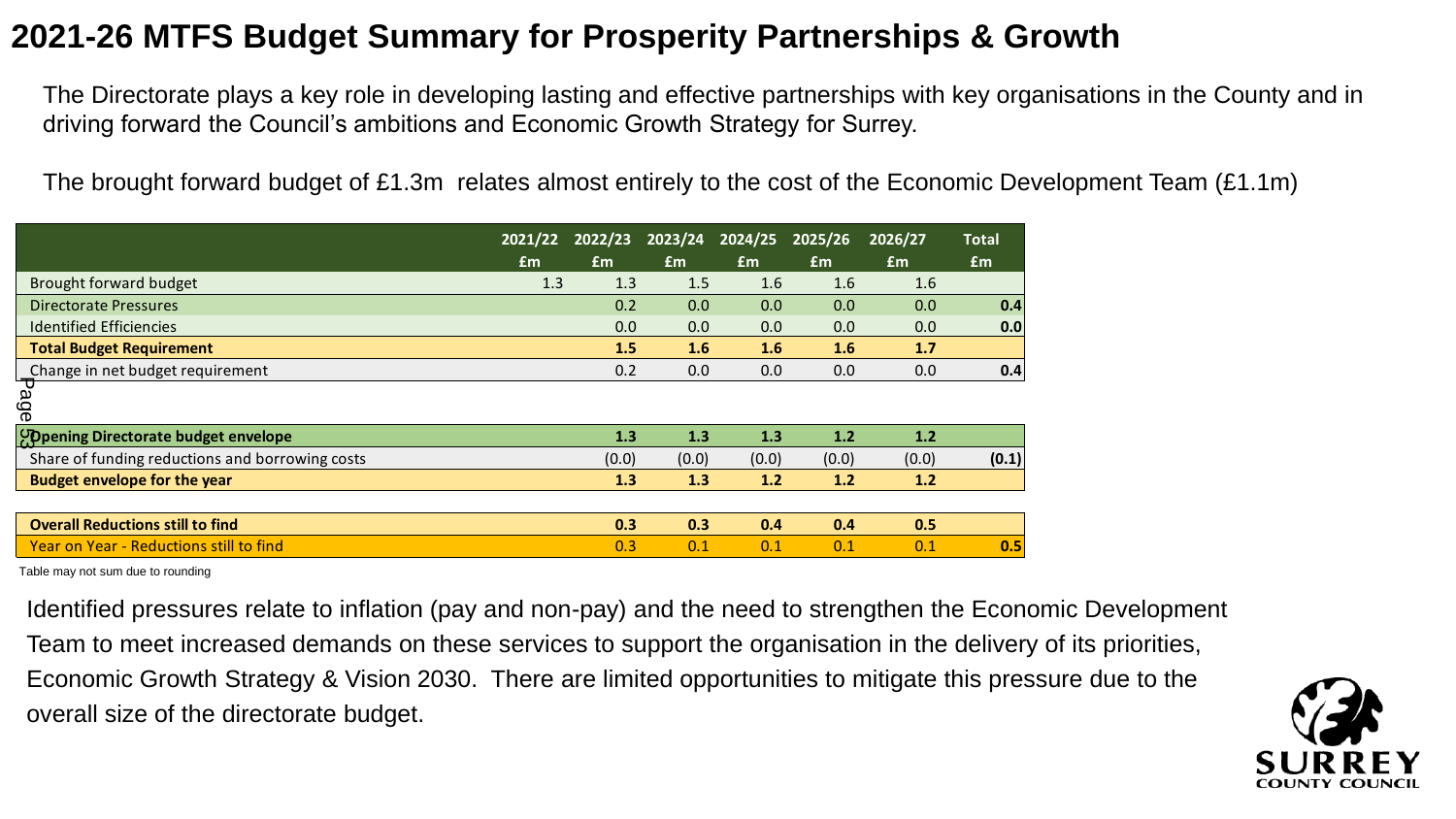## **Summary of budgeted pressures**

| <b>Pressure</b>                                                                                                                                                                                                                         | 2022/23<br>Em | <b>Total</b><br><b>MTFS £m</b> |
|-----------------------------------------------------------------------------------------------------------------------------------------------------------------------------------------------------------------------------------------|---------------|--------------------------------|
| Strengthen the Economic Development Team – to develop and embed<br>a Growth Plan to drive business engagements, economic place<br>agenda, attract new business, skills, strengthen partnerships and<br>understand infrastructure needs. | 0.2           | 0.2                            |
| Pay inflation – expected inflationary increase in salary costs                                                                                                                                                                          | 0.0           | 0.1                            |
| Non-Pay Inflation – expected inflationary increase in contract costs                                                                                                                                                                    | 0.0           | 0.0                            |
| ം<br>മ<br>എAdditional NI contributions – expected impact of increase in Employers<br><sup>4</sup> National Insurance Contributions                                                                                                      | 0/0           | 0.0                            |
| <b>Total budgeted pressures</b>                                                                                                                                                                                                         | 0.2           | 0.3                            |

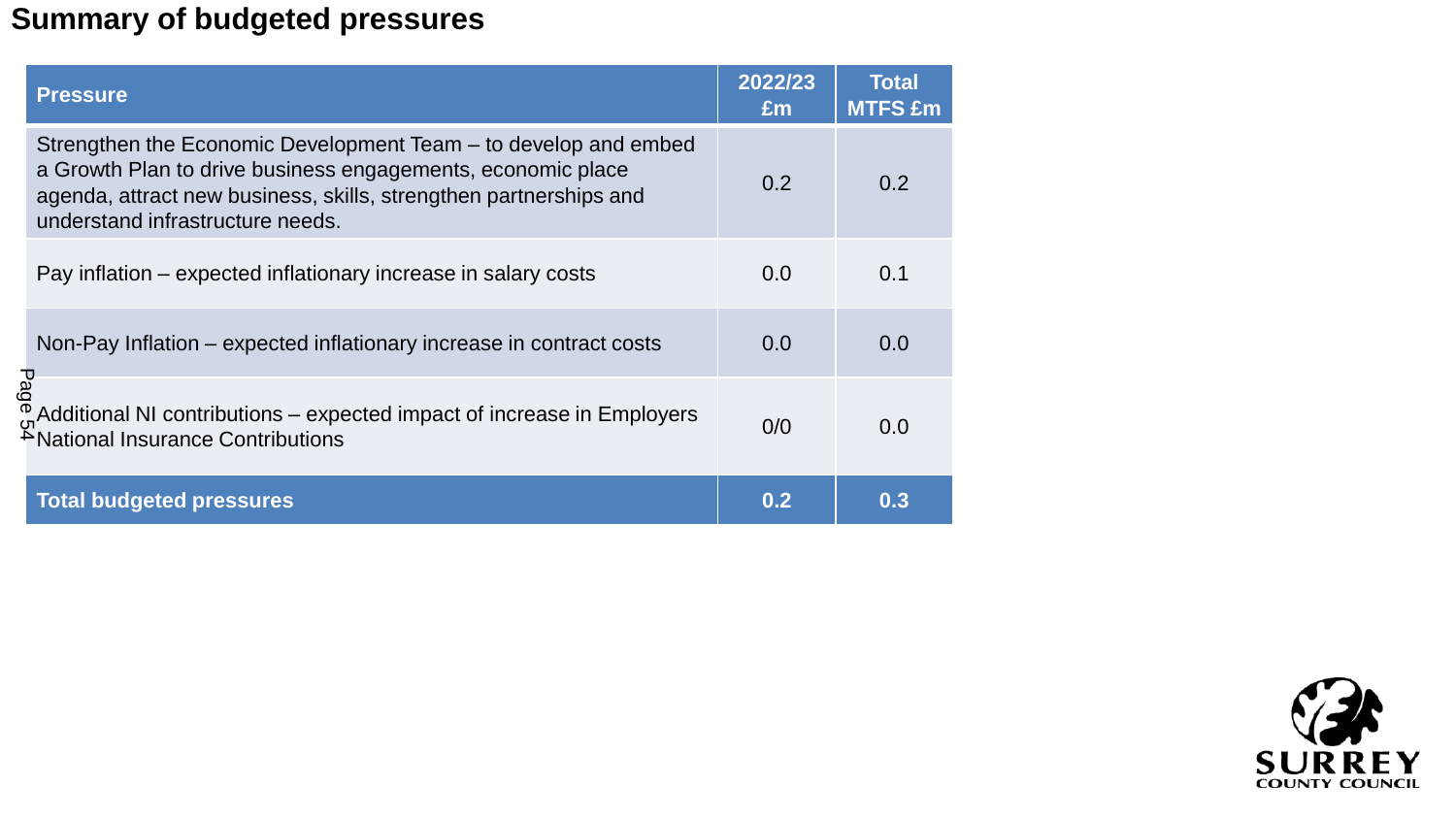# **Directorate Pack – Customer & Communities**

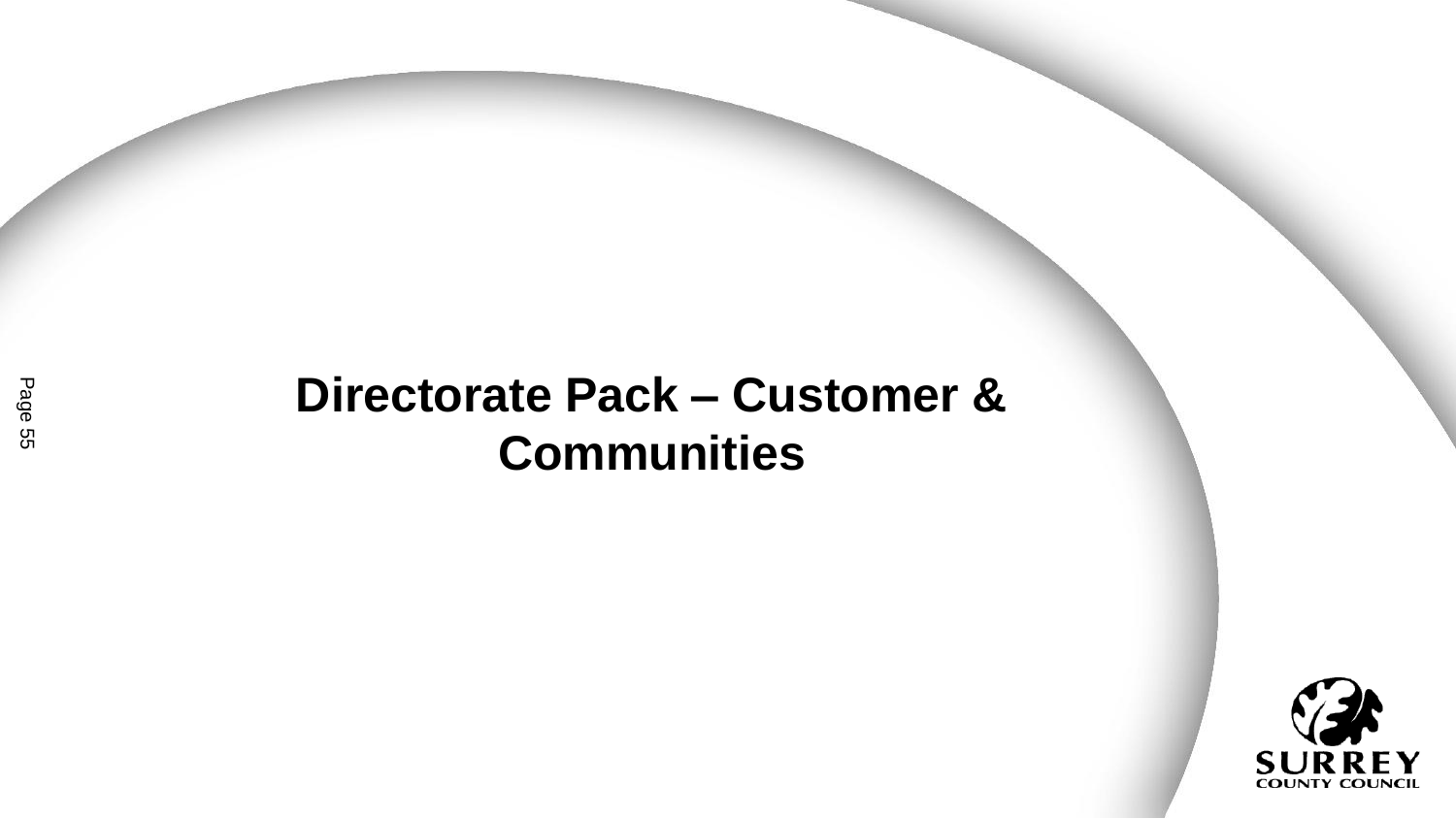#### **Summary of Services Provided by Directorate**

*A mix of statutory services, core functions, income generating services and key enablers for future ways of* 

#### *working:*

**Community Partnerships:** Over 50,000 residents reached through online community engagement; 1,215 comments/ideas for Your Fund Surrey (£100 million capital fund) posted on Commonplace map; increasing member involvement in local engagement; administering Member Communities Allocation Fund

**Customer Services**: Over 200,000 calls; 8 million web visits; 16,000 Blue Badge applications, 80,000 emails and 18,00 twitter mentions received in a year

**Libraries:** 52 libraries + History Centre; 4,631,871 items borrowed (in 2019/20); 2,905,618 visits (in 2019/20); 303,692 registered borrowers (2019/20); 1,000 events held each month; over 142,000 views of online events

**Registration:** circa 18,000 births, 11,000 deaths & 3,300 marriages and civil ceremonies per year; top 3 nationally for birth and top 5 for death registrations; over 90,000 new & copy certificates issued

**Heritage:** Public downloads of digitised images: 10,136,302-page impressions in 2020/21 - 34% increase from 19/20  $(3<sup>rd</sup>$  in CIPFA ranking); 3,266 public enquiries; over 10,000 images added to online catalogue

**Surrey Arts:** 3,495 young people accessing instrumental and vocal tuition in 2020/21; music hub working with 356 schools; number of young people participating in ensembles: 894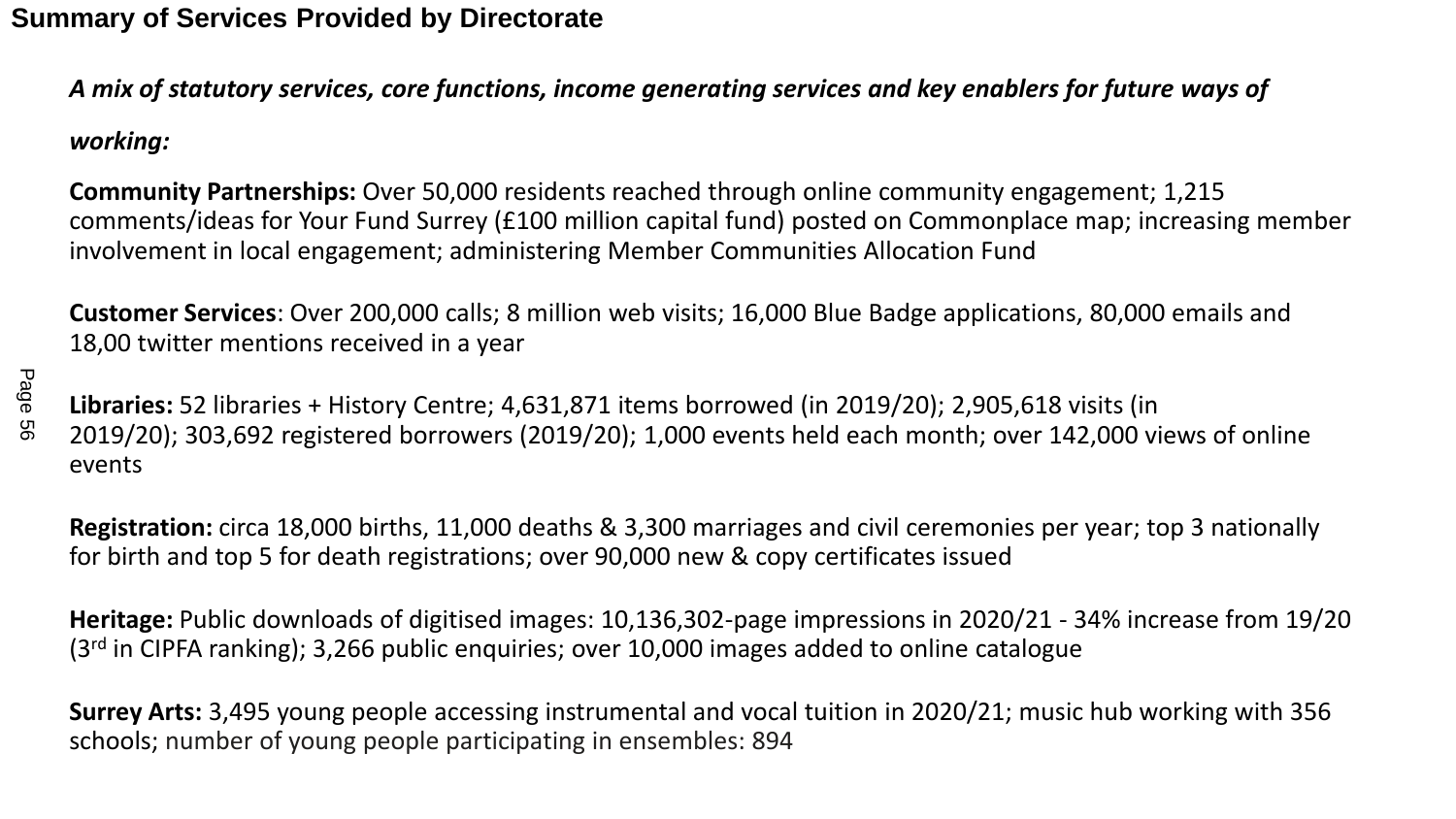#### **How is the Directorate Budget Spent**

The Net budget for the Directorate for 2021/22 amounts to c£11m. This includes significant income budget in excess of c£10m across Cultural Services.

Income to the Directorate comes primarily from weddings (from providing registrars services at both registry offices and licenced venues), income from music lessons provided by Surrey Arts in schools and income from archaeology services, fines and reservation charges in libraries and blue badge fees in customer services.

| Page                                                                                                       |                               | Expenditure Income Net budget |                |                          |
|------------------------------------------------------------------------------------------------------------|-------------------------------|-------------------------------|----------------|--------------------------|
| 57                                                                                                         |                               | Em                            | Em             | Em <sub>1</sub>          |
|                                                                                                            | Directorate Leadership        | 0.4                           | $\blacksquare$ | 0.4                      |
| All areas have undergone significant improvements<br>over the last 3 years and significant cost reduction. | Libraries                     | 7.6                           | 1.1            | 6.4                      |
| For example the Libraries Service net budget has                                                           | <b>Surrey Arts</b>            | 4.4                           | 4.2            | 0.1                      |
| reduced by 30% and the Customer Services budget by                                                         | Heritage                      | 1.3                           | 0.5            | 0.8                      |
| over £400k.                                                                                                | <b>Registrations</b>          | 2.0                           | $3.1 -$        | 1.1                      |
|                                                                                                            | <b>Active Surrey</b>          | 1.5                           | 1.5            | $\overline{\phantom{a}}$ |
|                                                                                                            | <b>Community Partnerships</b> | 1.5                           |                | 1.5                      |

Customer Services 2.9 0.2 2.7

 **21.6 10.6 11.0**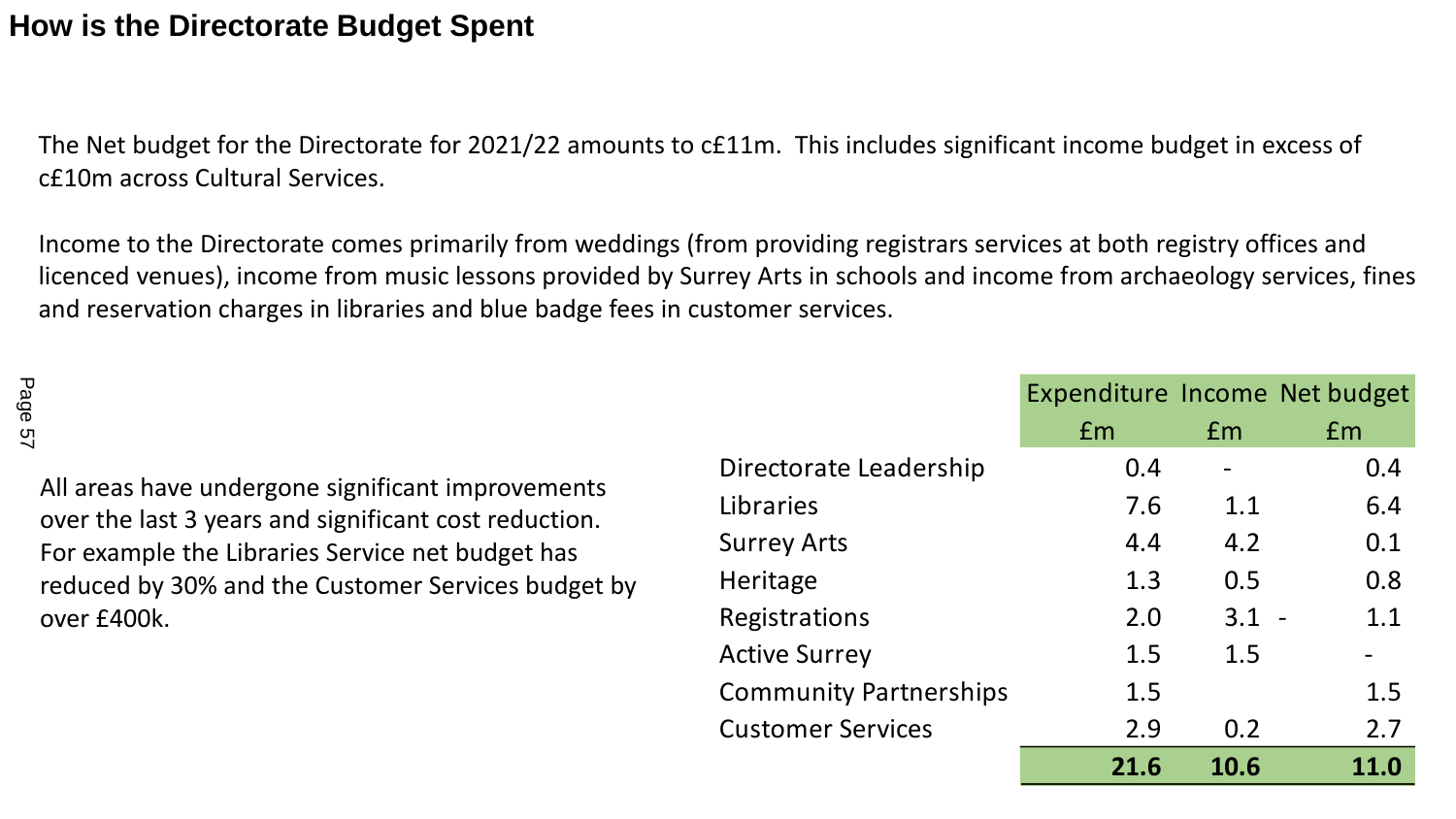## **Service Strategy Headlines**

- Although a newly formed Directorate, all areas have undergone (or are undergoing) significant improvement & cost reduction. The ambition is not only to ensure the sustainability and quality of service delivery, but to think creatively about how services are delivered.
- COVID-19 has had a significant impact on achievable income levels over the past 18 months; specifically, within Cultural Services. Current budget planning assumption is that income returns to pre-COVID levels; any sustained impact would put the delivery of services within agreed budget envelopes under pressure.
- In addition to working to ensure that income levels return to pre-COVID levels, the Directorate has identified additional budget pressures relating to inflation and unachievable prior year efficiencies which it has had to identify efficiencies to off-set.
- $\frac{1}{20}$  to on-set.<br> $\frac{2}{9}$  Looking into the medium term, further efficiencies are anticipated through driving forward key transformation<br> $\frac{2}{9}$  programmes to continue to adant and improve services to meet the chan programmes to continue to adapt and improve services to meet the changing needs to our residents and ensure

financial sustainability:

- **Customer Experience** Making people's experience of dealing with the Council quicker, easier, and better by shaping a new relationship with our customers, managing their enquiries in a more efficient, proactive, and connected way and increasing our use of digital self-serve technologies;
- **Libraries and Culture Transformation** delivering a modern and efficient set of services across Libraries, Arts and Heritage reducing net cost and increasing impact for communities in Surrey; and
- **Enabling empowered communities** Providing the foundations, delivery arm and a learning approach to reinvigorate our relationship with residents, empowering communities to tackle local issues and support one another, while making it easier for everyone to play an active role in the decisions that will shape Burrectical sustainabil<br>
Surrectical sustainabil<br>  $-$  Customer Expe<br>
shaping a new reconnected way<br>  $-$  Libraries and Cu<br>
Heritage reduci<br>  $-$  Enabling empo<br>
learning approaching support on<br>
Surrey's future.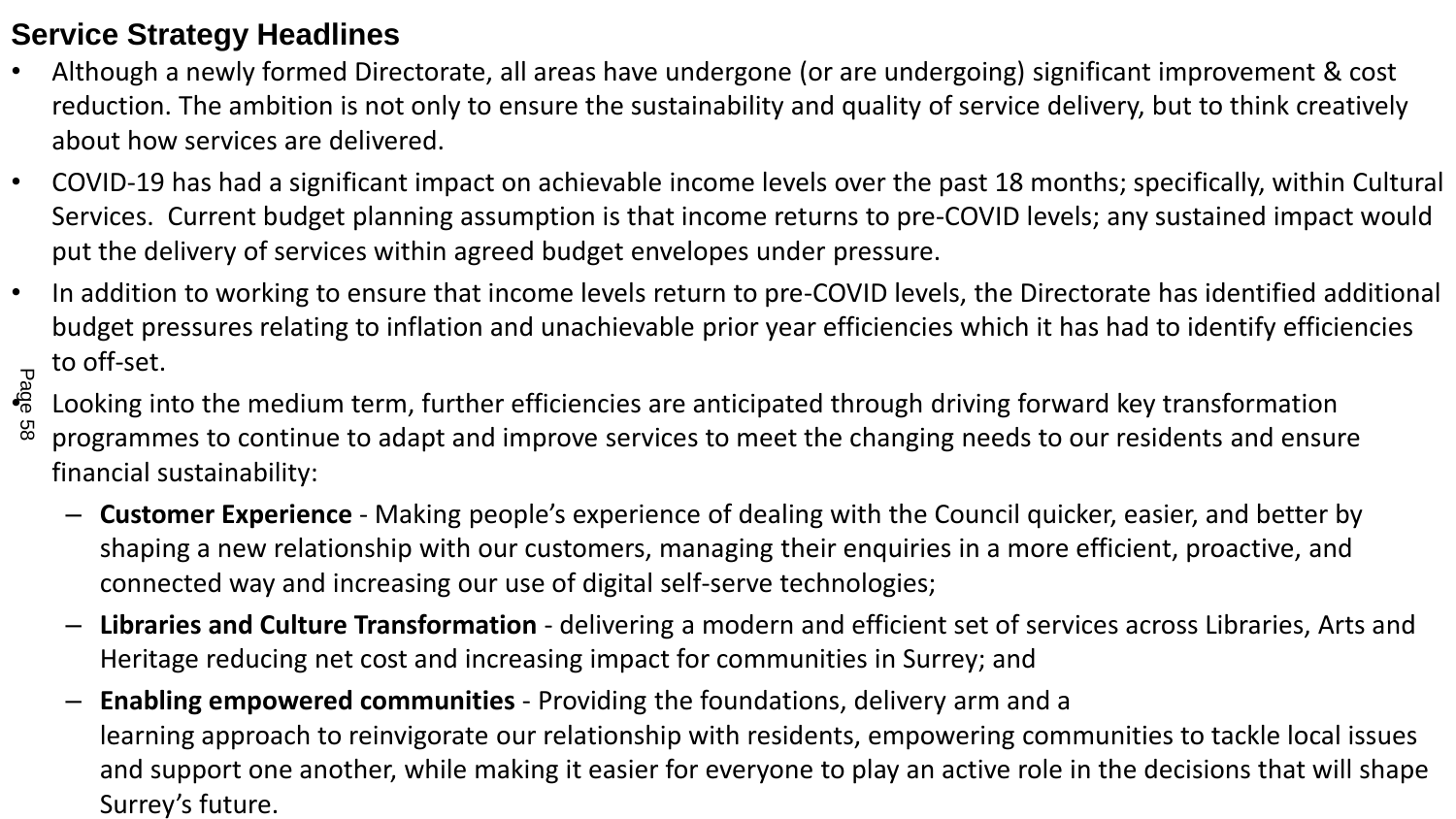## **2021-26 MTFS Budget Summary for Customer & Communities**

|                                  |      | 2021/22 2022/23 2023/24 2024/25 2025/26 |      |      |      | 2026/27 | <b>Total</b> |
|----------------------------------|------|-----------------------------------------|------|------|------|---------|--------------|
|                                  | £m   | £m                                      | £m   | £m   | £m   | £m      | £m           |
| Brought forward budget           | 11.0 | 11.0                                    | 10.9 | 11.4 | 11.9 | 12.5    |              |
| <b>Directorate Pressures</b>     |      | 0.7                                     | 0.5  | 0.5  | 0.5  | 0.6     | 2.8          |
| <b>Identified Efficiencies</b>   |      | (0.8)                                   | 0.0  | 0.0  | 0.0  | 0.0     | (0.8)        |
| <b>Total Budget Requirement</b>  |      | 10.9                                    | 11.4 | 11.9 | 12.5 | 13.0    |              |
| Change in net budget requirement |      | (0.1)                                   | 0.5  | 0.5  | 0.5  | 0.6     | 2.0          |

| <b>Opening Directorate budget envelope</b>      | 11.0  | 10.8  | 10.6  | 10.3  | 10.1  |       |
|-------------------------------------------------|-------|-------|-------|-------|-------|-------|
| Share of funding reductions and borrowing costs | (0.2) | (0.2) | (0.2) | (0.3) | (0.2) | (1.2) |
| <b>Budget envelope for the year</b>             | 10.8  | 10.6  | 10.3  | 10.1  | 9.8   |       |
|                                                 |       |       |       |       |       |       |

| <b><del></del> Overall Reductions still to find</b>                                                                                                                           | 0.9  | 1.6 | 2.4 |     |  |  |
|-------------------------------------------------------------------------------------------------------------------------------------------------------------------------------|------|-----|-----|-----|--|--|
| <b>A</b> Year on Year - Reductions still to find                                                                                                                              | -0.7 | 0.1 | 0.8 | 0.8 |  |  |
| <b>O</b> Table may not sum due to rounding                                                                                                                                    |      |     |     |     |  |  |
| g Significant progress to close the gap has been made, the overall gap/reductions still to find are £0.1m. However, there remains risks and challenges to the delivery of the |      |     |     |     |  |  |

proposed budget envelope for the Directorate for the coming year:

- Cultural service budgets contain a significant proportion of income from fees and charges. These were disproportionally impacted by lockdown due to the inability to open services. Bringing those income levels back to pre-pandemic levels is a risk for longer term sustainability within the service
- Sustained demand relating to the community helpline and test and trace, within customer services, places a risk on the ability to deliver transformation within the service and the ongoing delivery of efficiencies

Opportunities to further contribute to the Council's medium term budget challenge in future years exist in relation to the following activities underway:

- Enabling empowered communities by handing more powers and resources directly to communities, designing services locally with them, and making it easier for everyone to play an active role in the decision making
- Customer Experience aiming to enhance our relationship with our customers, managing their enquiries in a more efficient, proactive and connected way and increasing our use of digital self-serve technologies
- Transforming the library service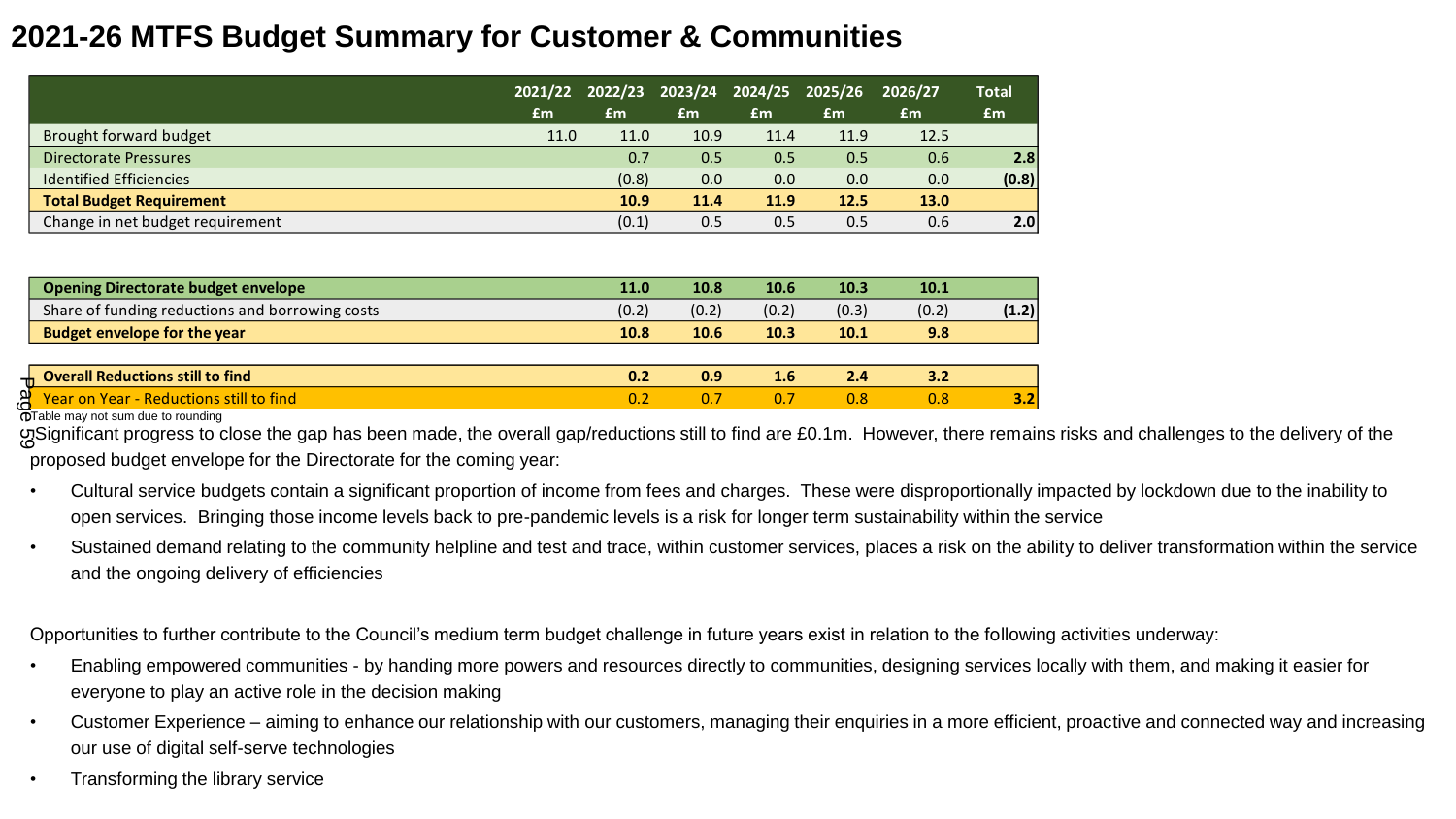# **Summary of budgeted pressures**

| <b>Pressure</b>                                                                                                              | 2022/23<br>Em | <b>Total</b><br><b>MTFS £m</b> |
|------------------------------------------------------------------------------------------------------------------------------|---------------|--------------------------------|
| Non-pay inflation                                                                                                            | 0.0           | 0.0                            |
| Pay inflation                                                                                                                | 0.5           | 2.6                            |
| <b>Additional NI contribution</b>                                                                                            | 0.1           | 0.1                            |
| a Impact of the non-achievement of efficiencies in 2020/21 in respect of<br>The vacancy factor within libraries service<br>8 | 0.1           | 0.1                            |
| <b>Total budgeted pressures</b>                                                                                              | 0.7           | 2.8                            |

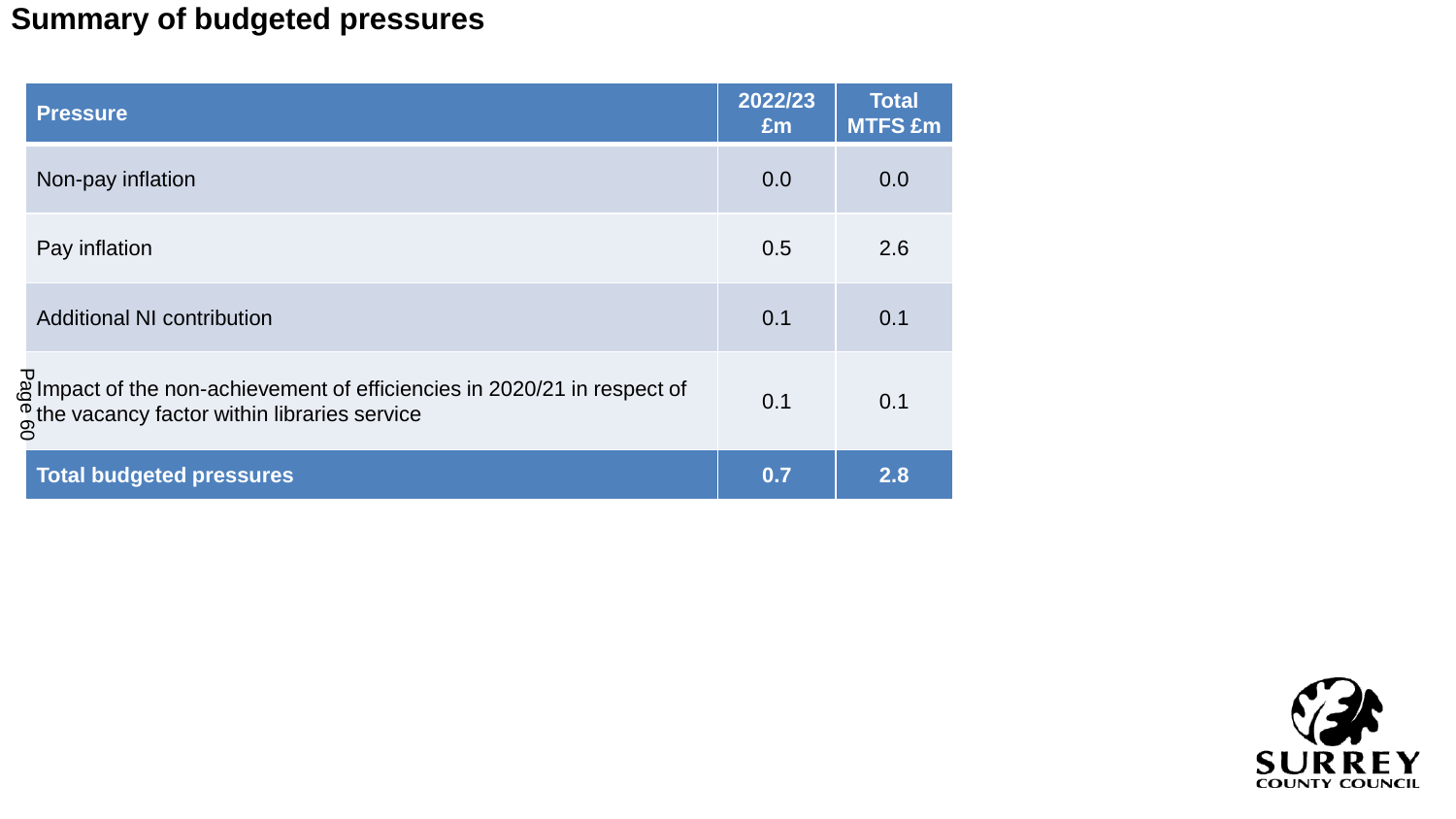# **Planned efficiencies**

| <b>Efficiency Proposal</b>                                                                                                                                                                                                                                                                                                         | 2022/23<br>£m | <b>Total</b><br><b>MTFS £m</b> | 2022/23<br><b>RAG</b> |
|------------------------------------------------------------------------------------------------------------------------------------------------------------------------------------------------------------------------------------------------------------------------------------------------------------------------------------|---------------|--------------------------------|-----------------------|
| Libraries Service Restructure – full year effect of the libraries service re-structure                                                                                                                                                                                                                                             | 0.2           | 0.2                            |                       |
| Cultural Services Efficiencies – a number of planned activities to drive out<br>efficiencies, including a comprehensive review of the Heritage Service, extending<br>the number of teaching weeks for Surrey Atts, review of charging models for<br>Registrations and review of supplier contracts with in the Libraries services. | 0.4           | 0.4                            |                       |
| Planned end to historic grant contribution to Watts Gallery                                                                                                                                                                                                                                                                        | 0.1           | 0.1                            |                       |
| Community Partnerships – Re-set of staffing and non-staffing budgets to support<br>new ways of working.<br>ℸ                                                                                                                                                                                                                       | 0.1           | 0.1                            |                       |
| <u>്Total</u>                                                                                                                                                                                                                                                                                                                      | 0.8           | 0.8                            |                       |
|                                                                                                                                                                                                                                                                                                                                    |               |                                |                       |